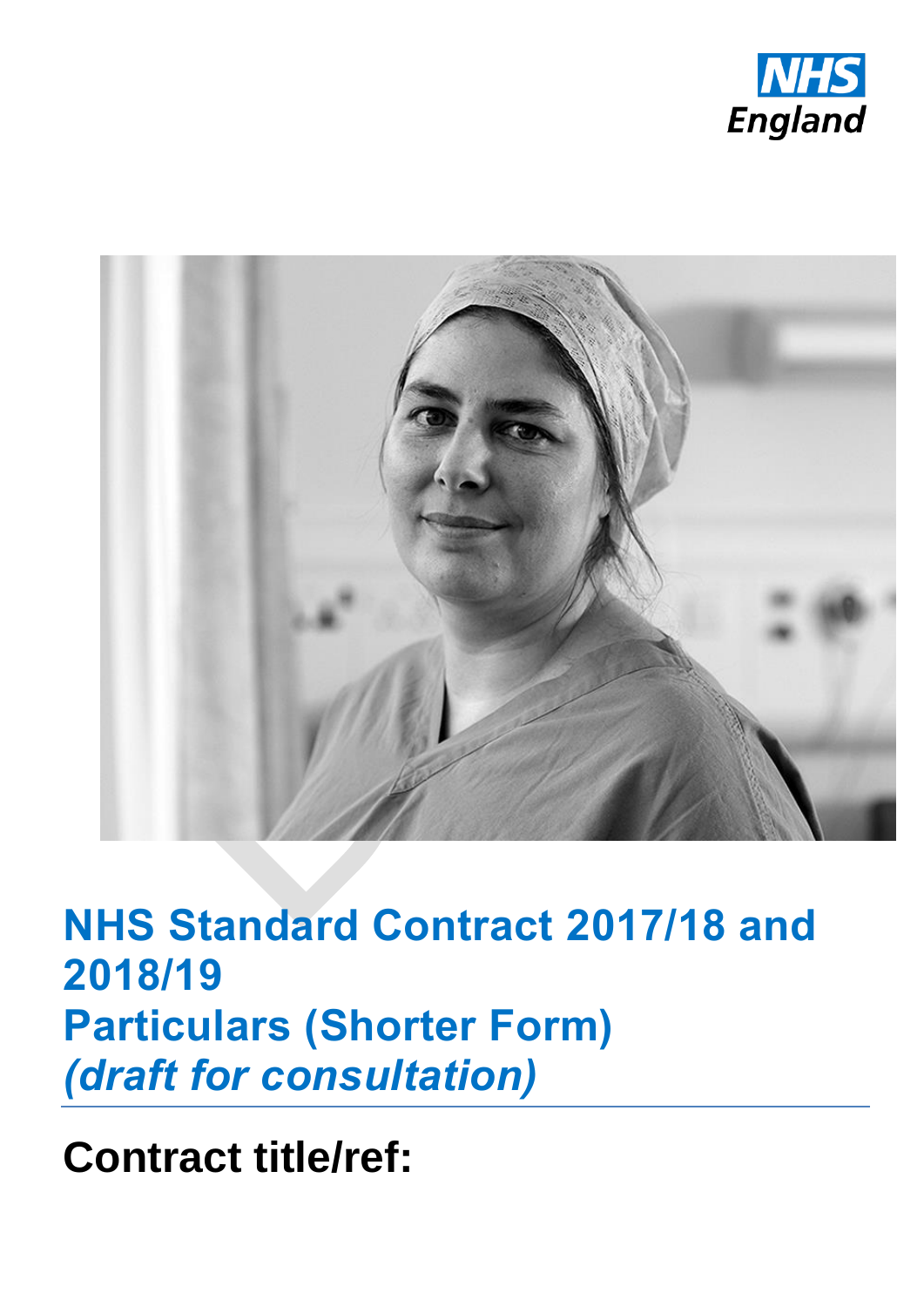# **NHS Standard Contract 2017/18 and 2018/19 Particulars (Shorter Form)**

First published: September 2016

Prepared by: NHS Standard Contract Team nhscb.contractshelp@nhs.net

Publications Gateway Reference: 05881 Document Classification: Controller Controller Controller Controller Controller Controller Controller Controller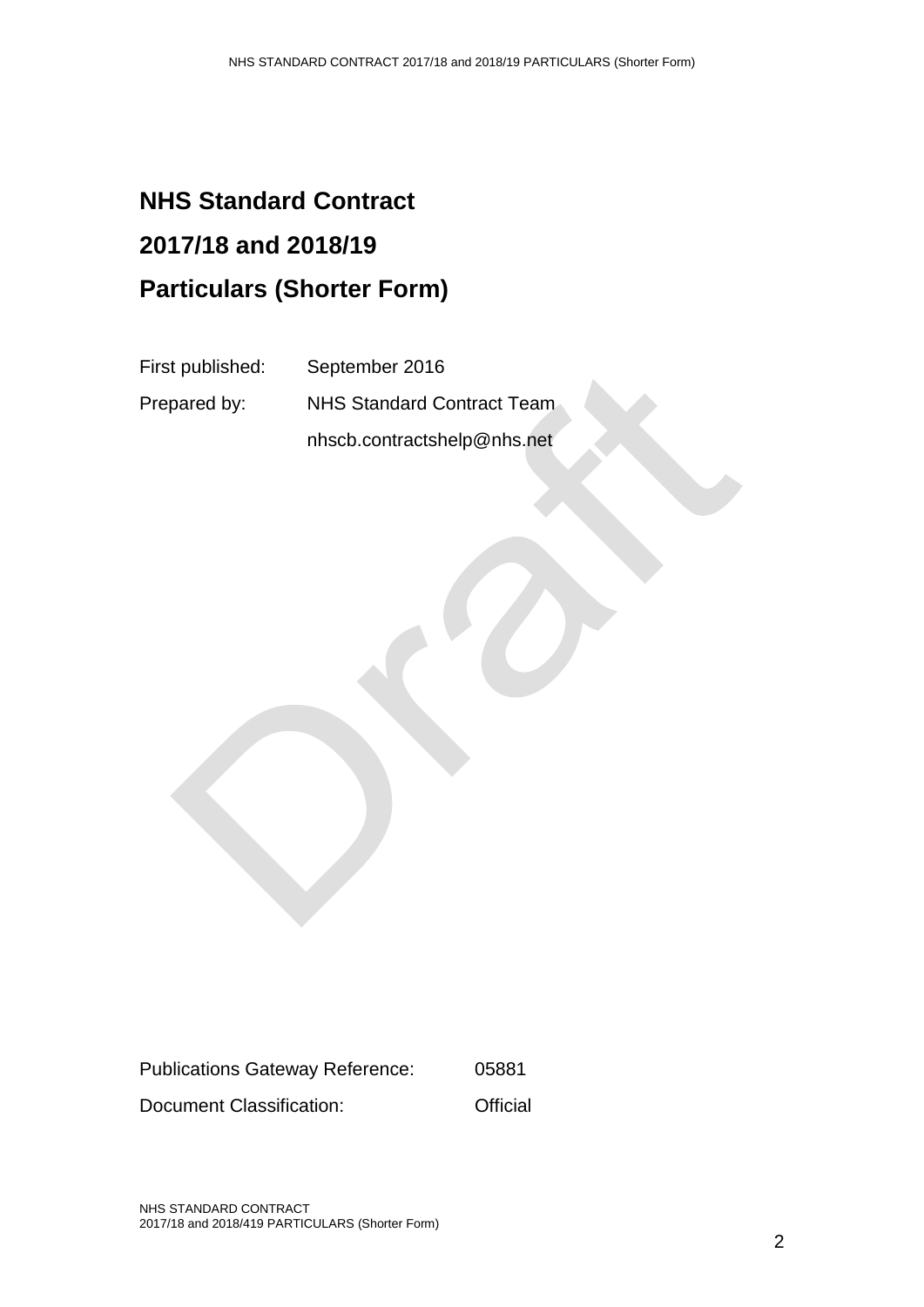| <b>Contract Reference</b>         |                                                                                               |
|-----------------------------------|-----------------------------------------------------------------------------------------------|
| <b>DATE OF CONTRACT</b>           |                                                                                               |
| <b>SERVICE COMMENCEMENT DATE</b>  |                                                                                               |
| <b>CONTRACT TERM</b>              | [ ] years/months commencing<br>[(or as extended in accordance<br>with Schedule 1C)]           |
| <b>COMMISSIONERS</b>              | J (ODS [ )<br>L                                                                               |
| <b>CO-ORDINATING Commissioner</b> | ſ<br>1                                                                                        |
| <b>PROVIDER</b>                   | J(ODS [ )<br><b>Principal and/or registered office</b><br>address:<br>[Company number: [<br>1 |
|                                   |                                                                                               |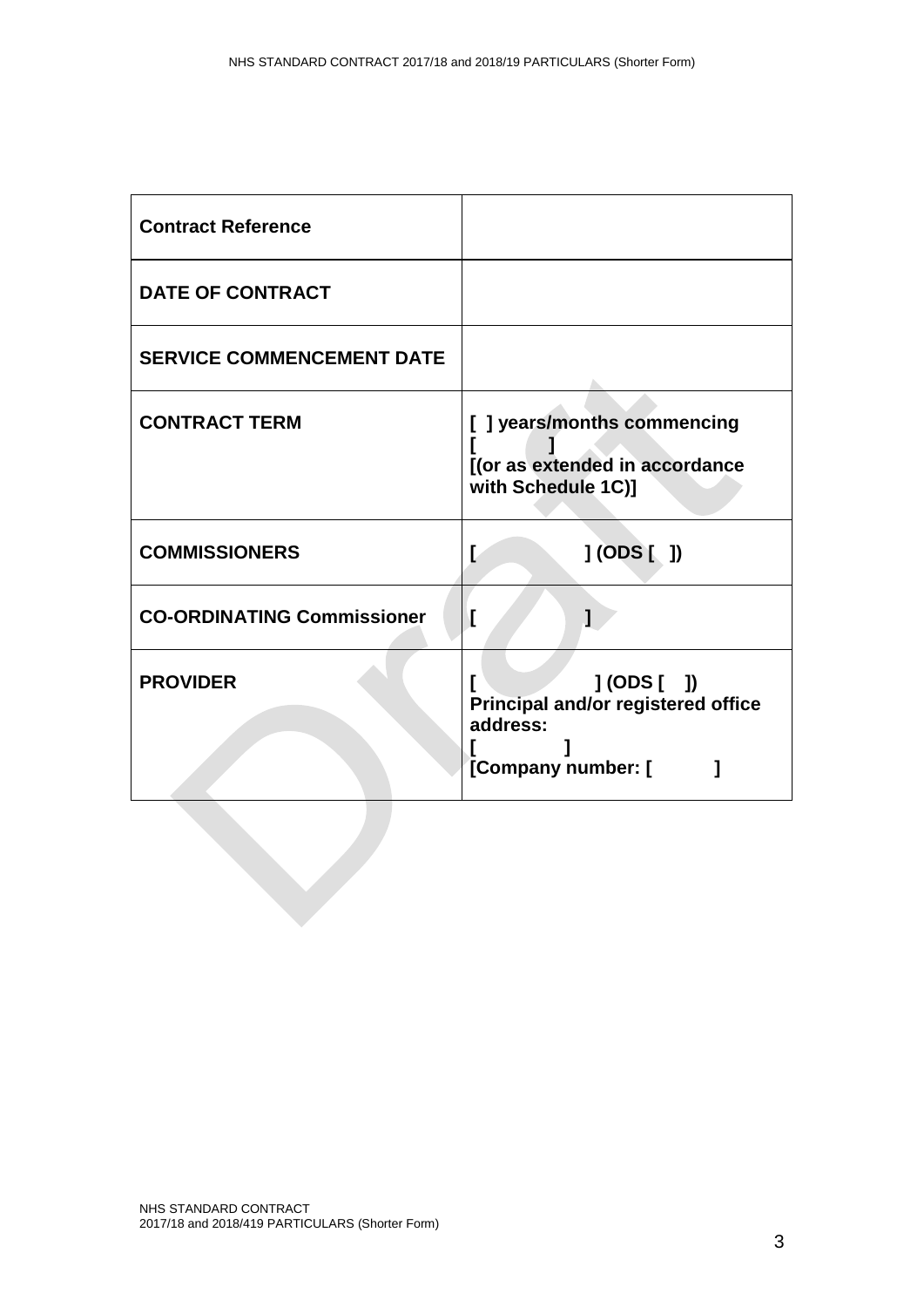# **CONTENTS**

#### **PARTICULARS**

#### **SCHEDULES**

#### **SCHEDULE 1 – SERVICE COMMENCEMENT AND CONTRACT TERM**

(Schedule 1B Intentionally Omitted)

- A. Conditions Precedent
- C. Extension of Contract Term

#### **SCHEDULE 2 – THE SERVICES** (Schedule 2C, 2E, 2F, 2H, 2I, 2L

Intentionally Omitted)

- A. Service Specifications
- B. Indicative Activity Plan
- D. Essential Services
- G. Other Local Agreements, Policies and Procedures
- J. Transfer of and Discharge from Care Protocols
- K. Safeguarding Policies and Mental Capacity Act Policies

#### **SCHEDULE 3 – PAYMENT** (Schedule3D, 3E, 3G Intentionally Omitted)

- A. Local Prices
- B. Local Variations
- C. Local Modifications
- F. Expected Annual Contract Values

#### **SCHEDULE 4 – QUALITY REQUIREMENTS** (Schedules 4B, 4E – 4G Intentionally Omitted)

- A. Operational Standards and National Quality Requirements
- C. Local Quality Requirements
- D. [Commissioning for Quality and Innovation \(CQUIN\)](#page-16-0)

#### **SCHEDULE 5 – INTENTIONALLY OMITTED**

#### **SCHEDULE 6 – CONTRACT MANAGEMENT, REPORTING AND INFORMATION REQUIREMENTS** (Schedules 6B, 6D, 6E Intentionally Omitted)

- A. Reporting Requirements
- C. Incidents Requiring Reporting Procedure

#### **SCHEDULE 7 – PENSIONS**

#### **SCHEDULE 8 – TUPE**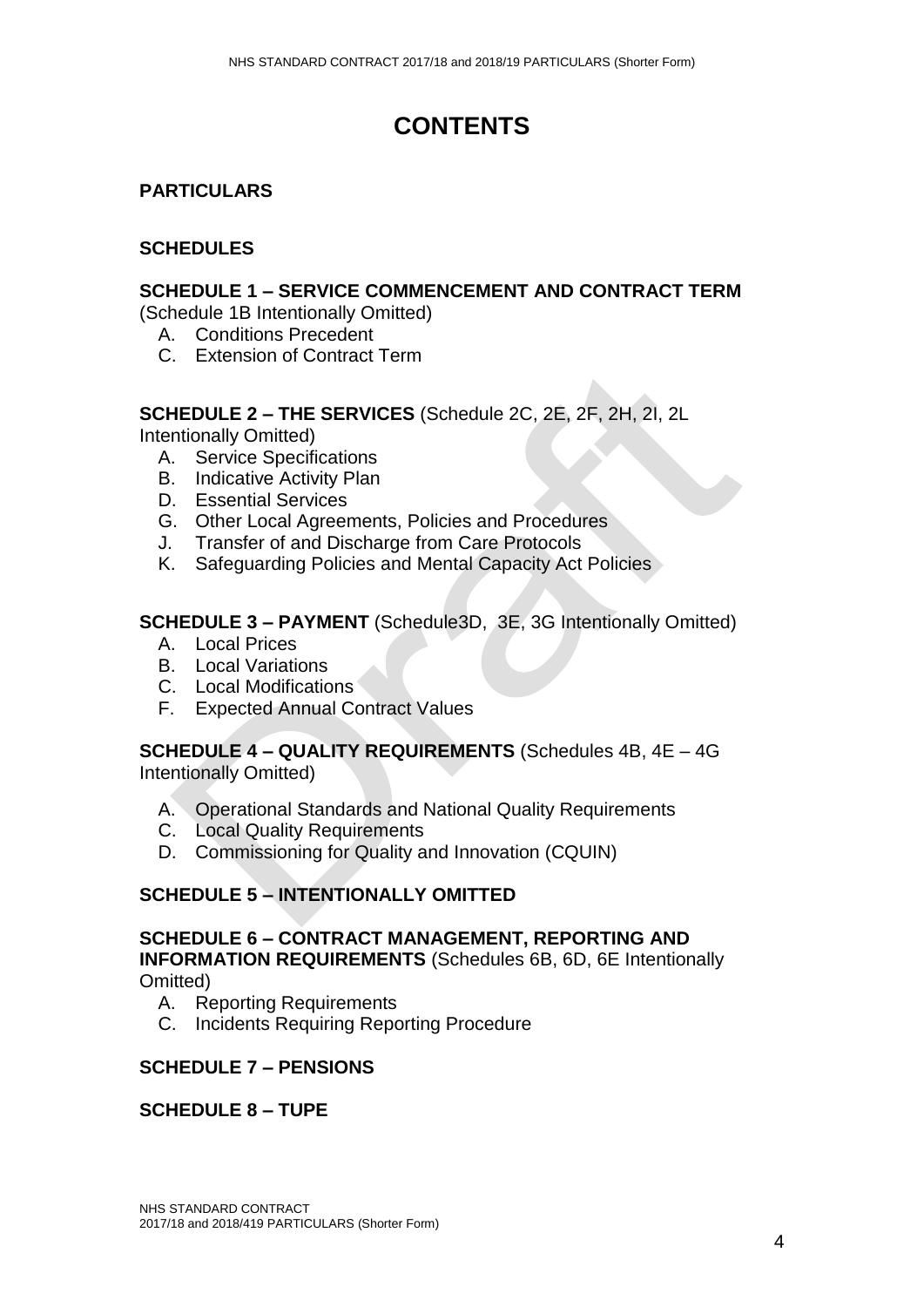#### **SERVICE CONDITIONS**

#### **(Service Conditions 7, 9, 14, 18-20, 22, 26-27, 31 intentionally omitted)**

- SC1 Compliance with the Law and the NHS Constitution
- SC2 Regulatory Requirements
- SC3 Service Standards
- SC4 Co-operation
- SC5 Commissioner Requested Services/Essential Services
- SC6 Choice, Referrals and Booking
- SC8 Making Every Contact Count and Self Care
- SC10 Personalised Care Planning and Shared Decision Making
- SC11 Transfer of and Discharge from Care
- SC12 Communicating With and Involving Service Users, Public and Staff
- SC13 Equity of Access, Equality and Non-Discrimination
- SC15 Places of Safety
- SC16 Complaints
- SC17 Services Environment and Equipment
- SC21 Antimicrobial Resistance and Healthcare Associated Infections
- SC23 Service User Health Records
- SC24 NHS Counter-Fraud and Security Management
- SC25 Procedures and Protocols
- SC28 Information Requirements
- SC29 Managing Activity and Referrals
- SC30 Emergency Preparedness, Resilience and Response
- SC32 Safeguarding and Mental Capacity
- SC33 Incidents Requiring Reporting
- SC34 Care of Dying People
- SC35 Duty of Candour
- SC36 Payment Terms
- SC37 Local Quality Requirements and Quality Incentive Schemes
- SC38 Commissioning for Quality and Innovation (CQUIN)

#### **GENERAL CONDITIONS**

#### **(General Conditions 6-7, 34-35 intentionally omitted)**

- GC1 Definitions and Interpretation
- GC2 Effective Date and Duration
- GC3 Service Commencement
- GC4 Transition Period
- GC5 Staff
- GC8 Review
- GC9 Contract Management
- GC10 Co-ordinating Commissioner and Representatives
- GC11 Liability and Indemnity
- GC12 Assignment and Sub-Contracting
- GC13 Variations
- GC14 Dispute Resolution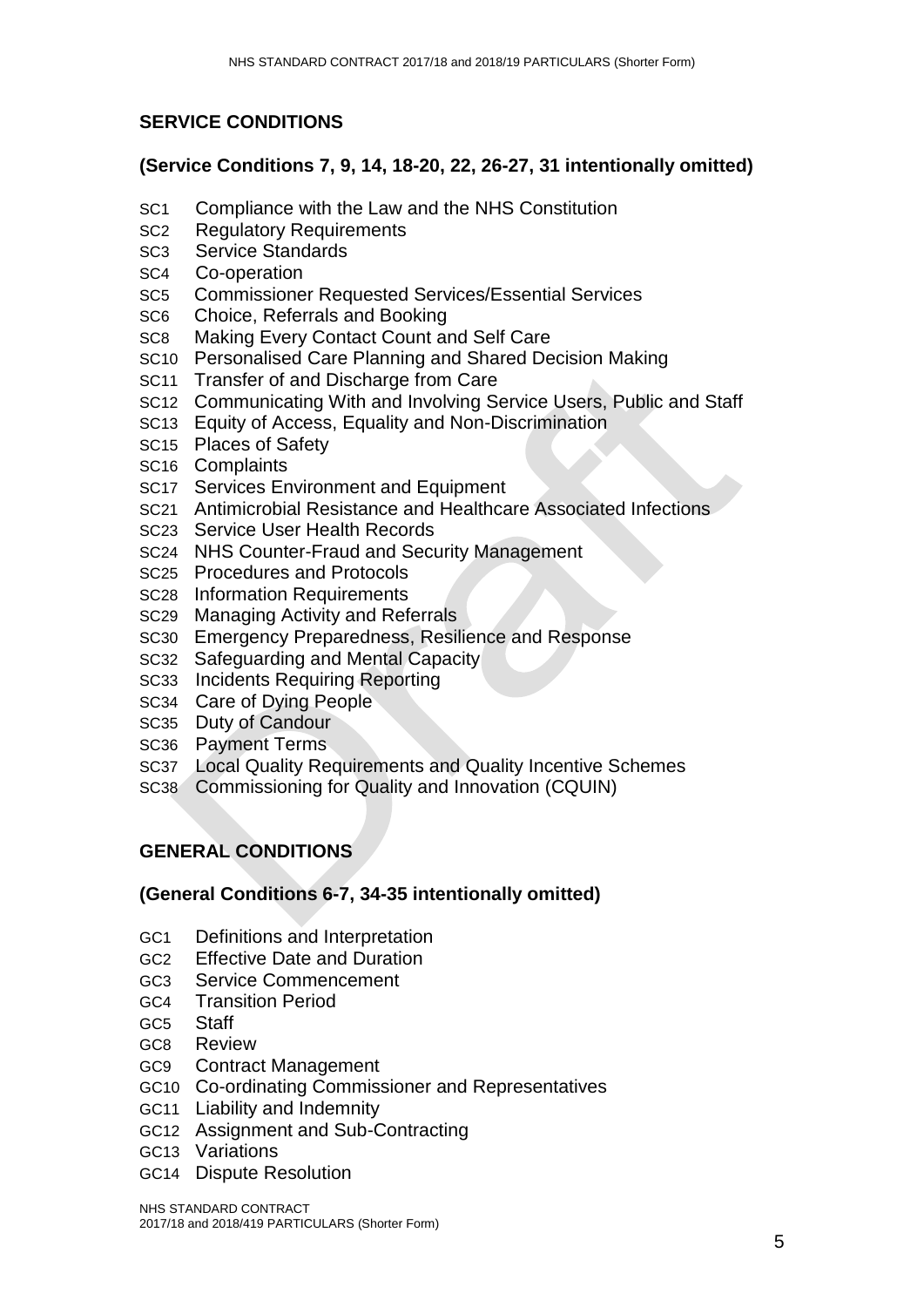- GC15 Governance, Transaction Records and Audit
- GC16 Suspension
- GC17 Termination
- GC18 Consequence of Expiry or Termination
- GC19 Provisions Surviving Termination
- GC20 Confidential Information of the Parties
- GC21 Patient Confidentiality, Data Protection, Freedom of Information and **Transparency**
- GC22 Intellectual Property
- GC23 NHS Identity, Marketing and Promotion
- GC24 Change in Control
- GC25 Warranties
- GC26 Prohibited Acts
- GC27 Conflicts of Interest and Transparency on Gifts and Hospitality
- GC28 Force Majeure
- GC29 Third Party Rights
- GC30 Entire Contract
- GC31 Severability
- GC32 Waiver
- GC33 Remedies
- GC36 Notices
- GC37 Costs and Expenses
- GC38 Counterparts
- GC39 Governing Law and Jurisdiction

#### **Definitions and Interpretation**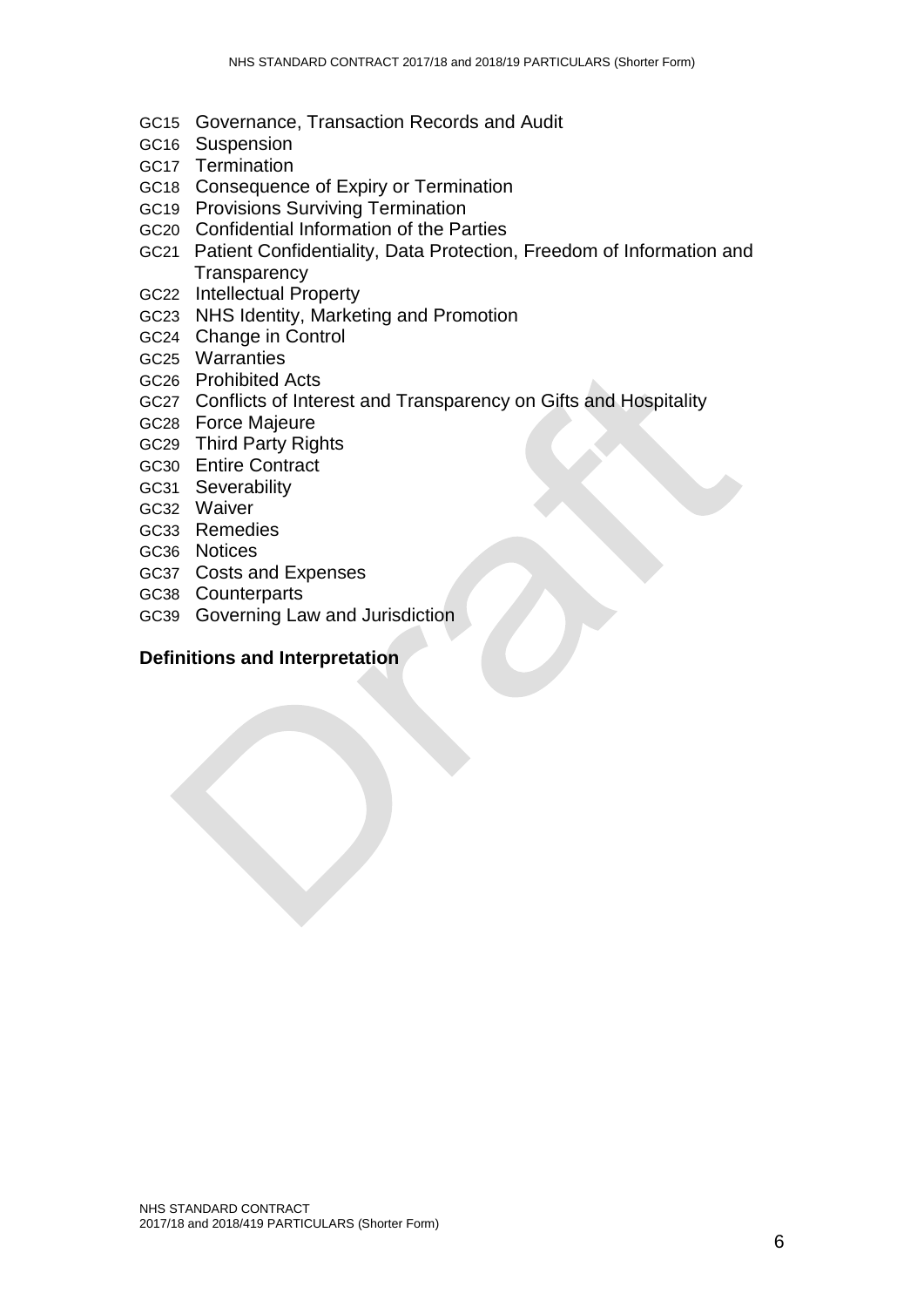#### **CONTRACT**

This Contract records the agreement between the Commissioners and the Provider and comprises

- 1. the **Particulars**;
- 2. the **Service Conditions (Shorter Form)**;
- 3. the **General Conditions (Shorter Form)**,

as completed and agreed by the Parties and as varied from time to time in accordance with GC13 (*Variations*).

**IN WITNESS OF WHICH the Parties have signed this Contract on the date(s) shown below**

| <b>SIGNED by</b>                                                                                     |                             |
|------------------------------------------------------------------------------------------------------|-----------------------------|
|                                                                                                      | <b>Signature</b>            |
| [INSERT AUTHORISED SIGNATORY'S<br><b>NAME]</b> for<br>and on behalf of<br>[INSERT COMMISSIONER NAME] | <b>Title</b><br><b>Date</b> |
| [INSERT AS ABOVE FOR EACH COMMISSIONER]                                                              |                             |
| <b>SIGNED by</b>                                                                                     | <b>Signature</b>            |
| <b>[INSERT AUTHORISED</b><br><b>SIGNATORY'S</b><br><b>NAME]</b> for                                  | <b>Title</b>                |
| and on behalf of<br>[INSERT PROVIDER NAME]                                                           | <b>Date</b>                 |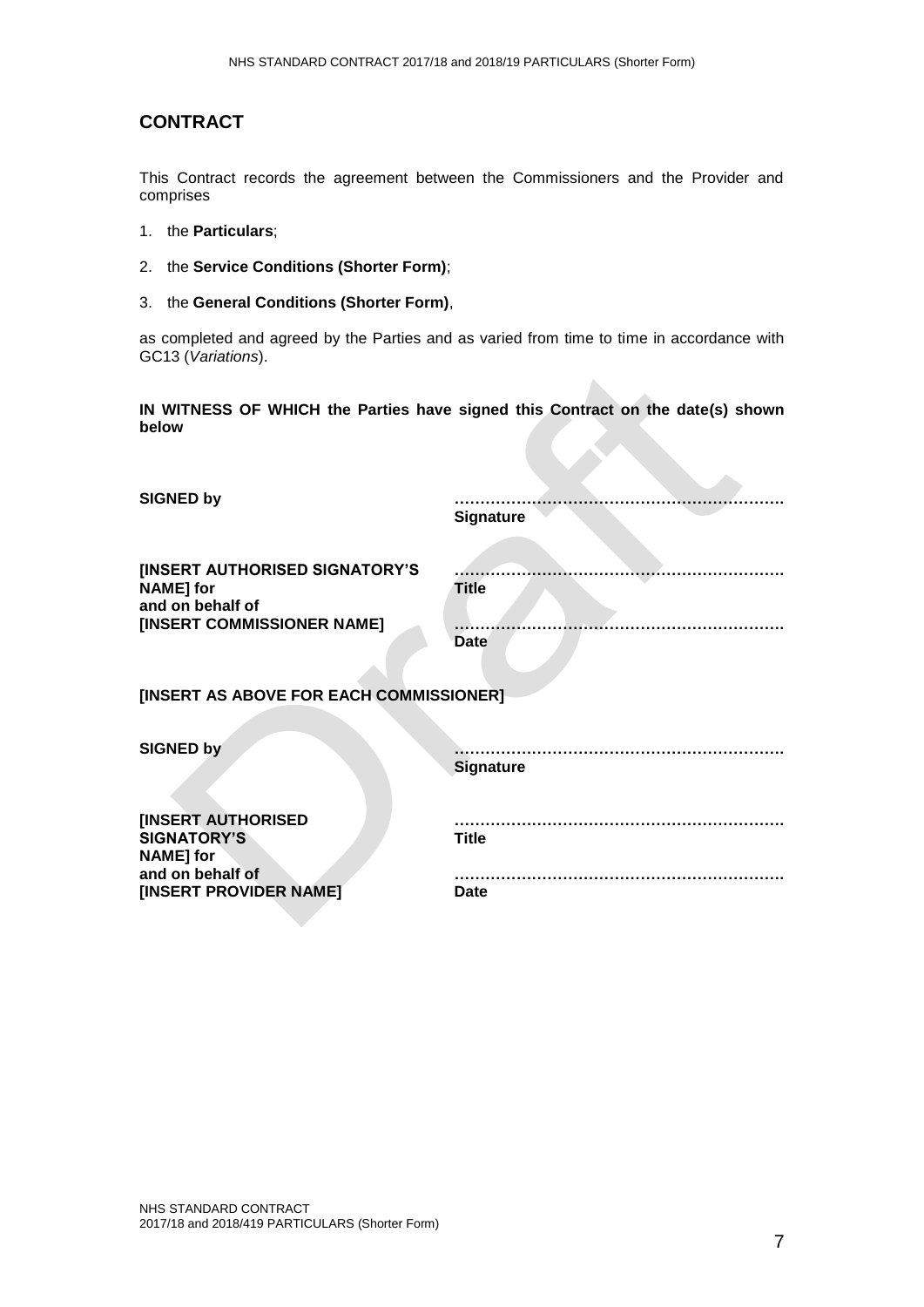| <b>SERVICE COMMENCEMENT</b>                                            |                                                                                     |  |  |  |  |  |
|------------------------------------------------------------------------|-------------------------------------------------------------------------------------|--|--|--|--|--|
| <b>AND CONTRACT TERM</b>                                               |                                                                                     |  |  |  |  |  |
| <b>Effective Date</b>                                                  | [The date of this Contract] [or as<br>specified here]                               |  |  |  |  |  |
| <b>Expected Service Commencement Date</b>                              |                                                                                     |  |  |  |  |  |
| <b>Longstop Date</b>                                                   |                                                                                     |  |  |  |  |  |
| <b>Service Commencement Date</b>                                       |                                                                                     |  |  |  |  |  |
| <b>Contract Term</b>                                                   | [ ] years/months commencing<br>[(or as extended in accordance with<br>Schedule 1C)] |  |  |  |  |  |
| <b>Option to extend Contract Term</b>                                  | YES / NO                                                                            |  |  |  |  |  |
| Notice Period (for termination<br>under<br>GC17.2)                     | ] months<br>L                                                                       |  |  |  |  |  |
| <b>SERVICES</b>                                                        |                                                                                     |  |  |  |  |  |
| <b>Service Categories</b>                                              | Indicate all that apply                                                             |  |  |  |  |  |
| <b>Continuing Healthcare Services (CHC)</b>                            |                                                                                     |  |  |  |  |  |
| <b>Community Services (CS)</b>                                         |                                                                                     |  |  |  |  |  |
| <b>Diagnostic, Screening and/or Pathology</b><br>Services (D)          |                                                                                     |  |  |  |  |  |
| End of Life Care Services (ELC).                                       |                                                                                     |  |  |  |  |  |
| <b>Mental Health and Learning Disability</b><br><b>Services (MH)</b>   |                                                                                     |  |  |  |  |  |
| <b>Patient Transport Services (PT)</b>                                 |                                                                                     |  |  |  |  |  |
| <b>Service Requirements</b>                                            |                                                                                     |  |  |  |  |  |
| <b>Essential Services (NHS Trusts only)</b>                            | <b>YES/NO</b>                                                                       |  |  |  |  |  |
| <b>PAYMENT</b>                                                         |                                                                                     |  |  |  |  |  |
| Does any Service have a Local Price?                                   | <b>YES/NO</b>                                                                       |  |  |  |  |  |
| Does any Service have a National Price or<br><b>National Currency?</b> | <b>YES/NO</b>                                                                       |  |  |  |  |  |
| <b>Expected Annual Contract Value Agreed</b>                           | YES / NO                                                                            |  |  |  |  |  |
| <b>GOVERNANCE AND</b>                                                  |                                                                                     |  |  |  |  |  |
| <b>REGULATORY</b>                                                      |                                                                                     |  |  |  |  |  |
| <b>Provider's Nominated Individual</b>                                 | Email: [                                                                            |  |  |  |  |  |
|                                                                        | Tel:                                                                                |  |  |  |  |  |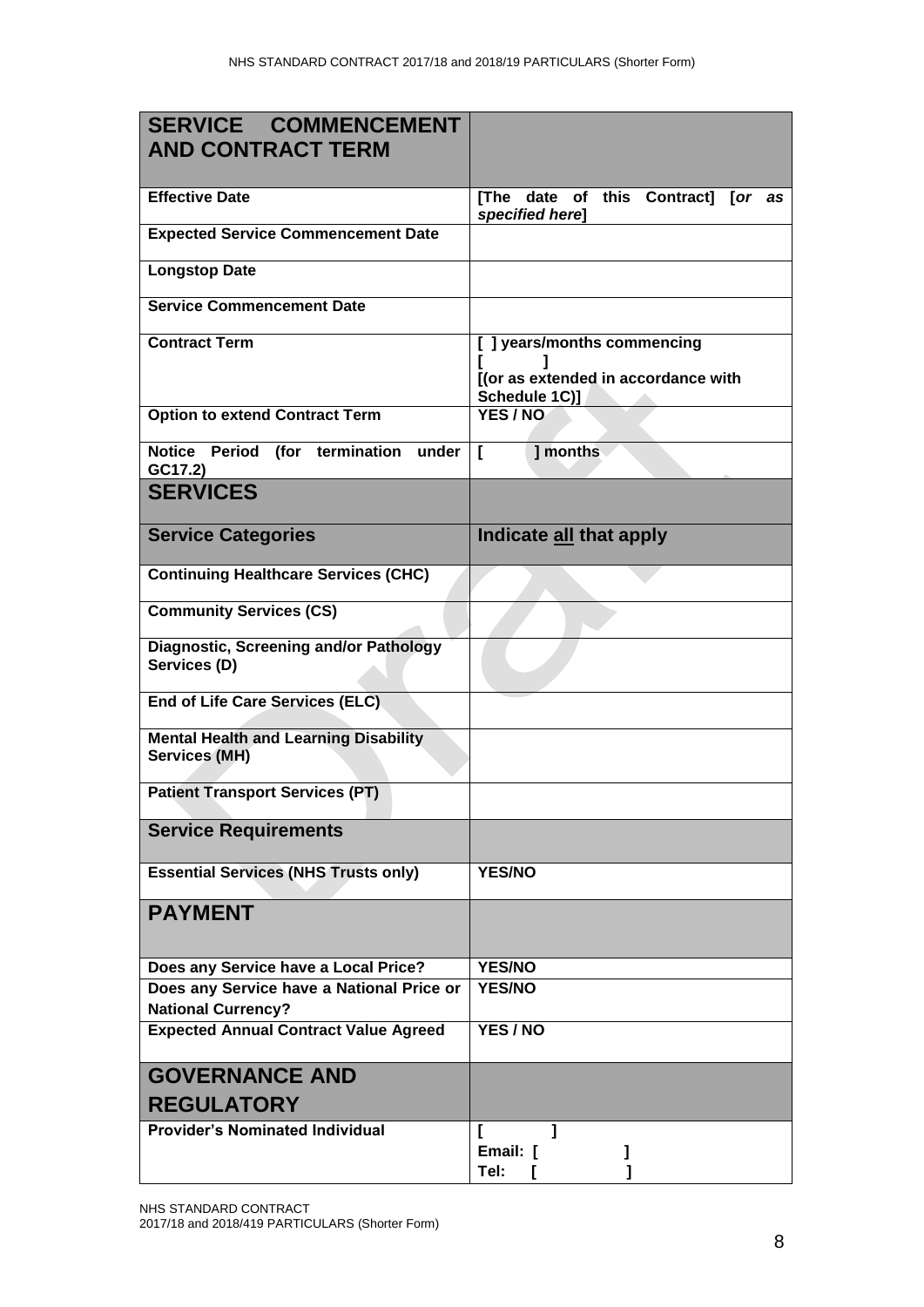| <b>Provider's Information Governance Lead</b>   |                                      |
|-------------------------------------------------|--------------------------------------|
|                                                 |                                      |
|                                                 | Email: [                             |
|                                                 | Tel:                                 |
| <b>Provider's Caldicott Guardian</b>            | 1<br>L                               |
|                                                 | Email: [                             |
|                                                 |                                      |
|                                                 | Tel:                                 |
| <b>Provider's Senior Information Risk Owner</b> |                                      |
|                                                 | Email: [                             |
|                                                 | Tel:<br>$\mathbf{I}$                 |
|                                                 | 1                                    |
| <b>Provider's Accountable Emergency</b>         | $\mathbf{r}$                         |
| <b>Officer</b>                                  | Email: [                             |
|                                                 | Tel:                                 |
| <b>Provider's Safeguarding Lead</b>             | L<br>1                               |
|                                                 |                                      |
|                                                 | Email: [                             |
|                                                 | Tel:                                 |
| Provider's Child Sexual Abuse<br>and            |                                      |
| <b>Exploitation Lead</b>                        | Email: [<br>ŀ                        |
|                                                 |                                      |
|                                                 | Tel:<br>F.                           |
| <b>Provider's Mental Capacity and</b>           | ı<br>L                               |
| <b>Deprivation of Liberty Lead</b>              | Email: [                             |
|                                                 | Tel:                                 |
|                                                 |                                      |
| Provider's Freedom To Speak Up                  | 1                                    |
|                                                 |                                      |
| <b>Guardian</b>                                 | Email: [                             |
|                                                 | Tel:<br>E                            |
| <b>CONTRACT MANAGEMENT</b>                      |                                      |
| <b>Addresses for service of Notices</b>         | <b>Co-ordinating Commissioner:</b> [ |
|                                                 |                                      |
|                                                 | Address: [                           |
|                                                 | Email:<br>ſ                          |
|                                                 |                                      |
|                                                 | <b>Commissioner:</b> [<br>1          |
|                                                 | Address: [                           |
|                                                 |                                      |
|                                                 | Email: [<br>I                        |
|                                                 |                                      |
|                                                 | Provider: [<br>1                     |
|                                                 | Address: [<br>-1                     |
|                                                 |                                      |
|                                                 | Email: [                             |
|                                                 |                                      |
| <b>Commissioner Representative(s)</b>           | L                                    |
|                                                 | Address: [<br>1                      |
|                                                 | Email: [<br>1                        |
|                                                 |                                      |
|                                                 | Tel: [<br>1                          |
|                                                 |                                      |
| <b>Provider Representative</b>                  | L                                    |
|                                                 | Address: [<br>-1                     |
|                                                 | Email: [                             |
|                                                 |                                      |
|                                                 | Tel: [                               |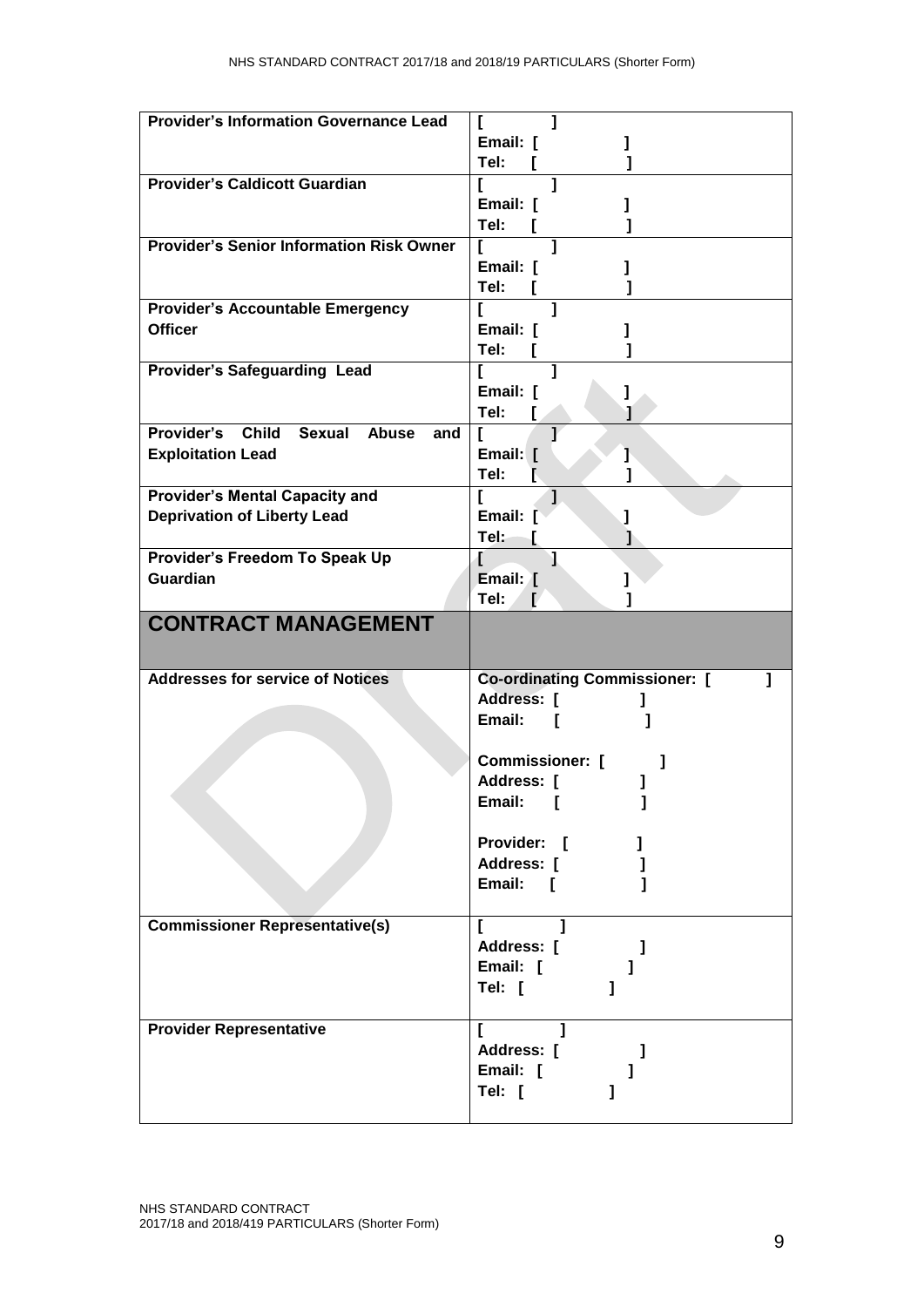# **SCHEDULE 1 – SERVICE COMMENCEMENT AND CONTRACT TERM**

#### **A. Conditions Precedent**

The Provider must provide the Co-ordinating Commissioner with the following documents and complete the following actions:

- 1. Evidence of appropriate Indemnity Arrangements
- 2. [Evidence of CQC registration (where required)]
- 3. **IEvidence of Monitor's Licence (where required)**
- 4. [Insert text locally as required]

#### **C. Extension of Contract Term**

*To be included only in accordance with NHS Standard Contract Technical Guidance.*

- 1. [As advertised to all prospective providers during the competitive tendering exercise leading to the award of this Contract], the Commissioners may opt to extend the Contract Term by [ ] months/year(s).
- 2. If the Commissioners wish to exercise the option to extend the Contract Term, the Coordinating Commissioner must give written notice to that effect to the Provider no later than [ ] months before the original Expiry Date.
- 3. The option to extend the Contract Term may be exercised:
	- 3.1 only once, and only on or before the date referred to in paragraph 2 above;
	- 3.2 only by all Commissioners; and
	- 3.3 only in respect of all Services
- 4. If the Co-ordinating Commissioner gives notice to extend the Contract Term in accordance with paragraph 2 above, the Contract Term will be extended by the period specified in that notice and the Expiry Date will be deemed to be the date of expiry of that period.

#### **Or**

#### **NOT USED**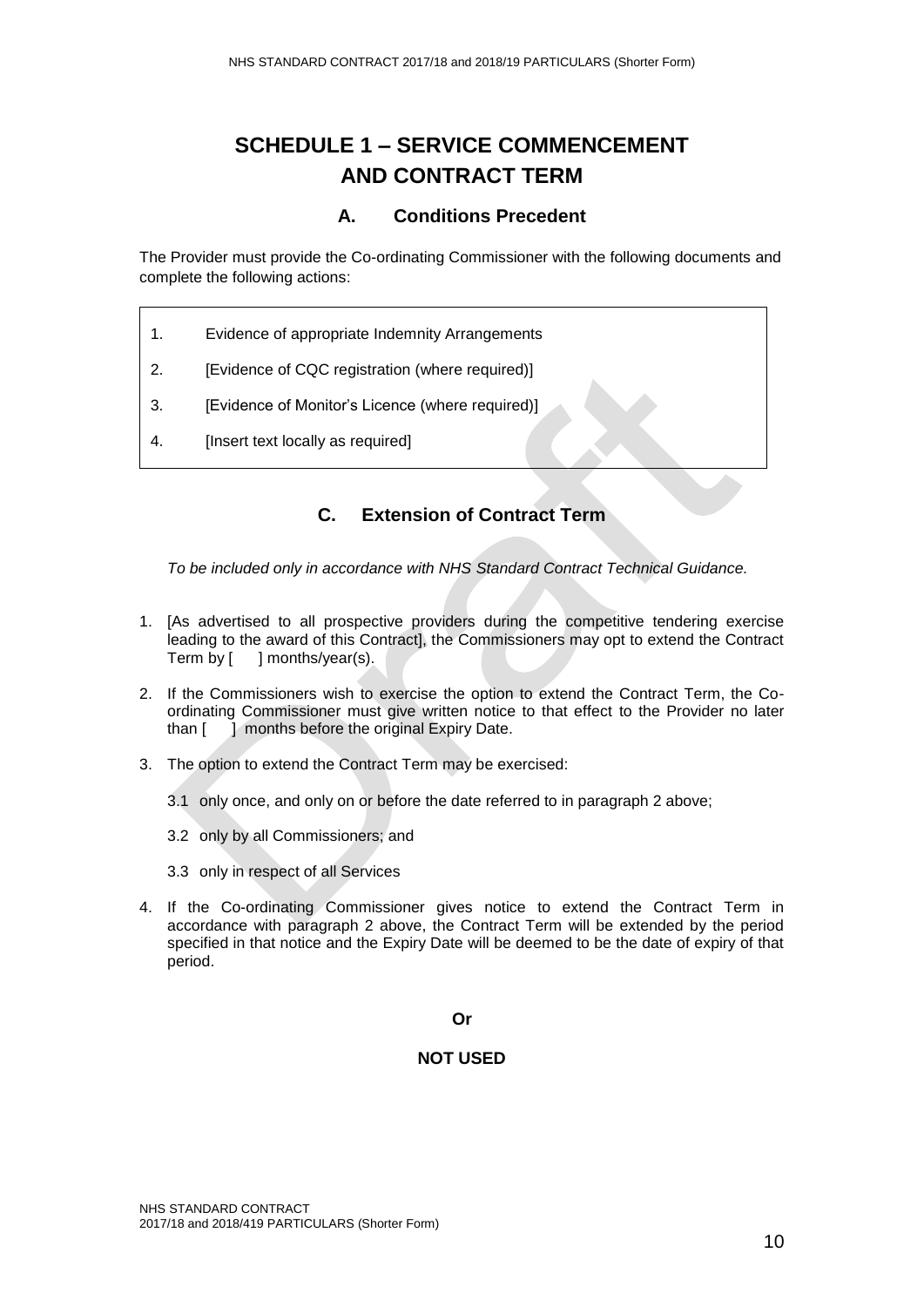# **SCHEDULE 2 – THE SERVICES**

#### **A. Service Specifications**

[**Insert text locally as required**]

#### **B. Indicative Activity Plan**

**Insert text locally in respect of one or more Contract Years, or state Not Applicable**

#### **D. Essential Services (NHS Trusts only)**

**Insert text locally or state Not Applicable**

#### **G. Other Local Agreements, Policies and Procedures**

**Insert details / web links as required or state Not Applicable**

#### **J. Transfer of and Discharge from Care Policies**

[**Insert text locally as required or state Not applicable**]

**K. Safeguarding Policies and Mental Capacity Act Policies**

[**Insert text locally as required**]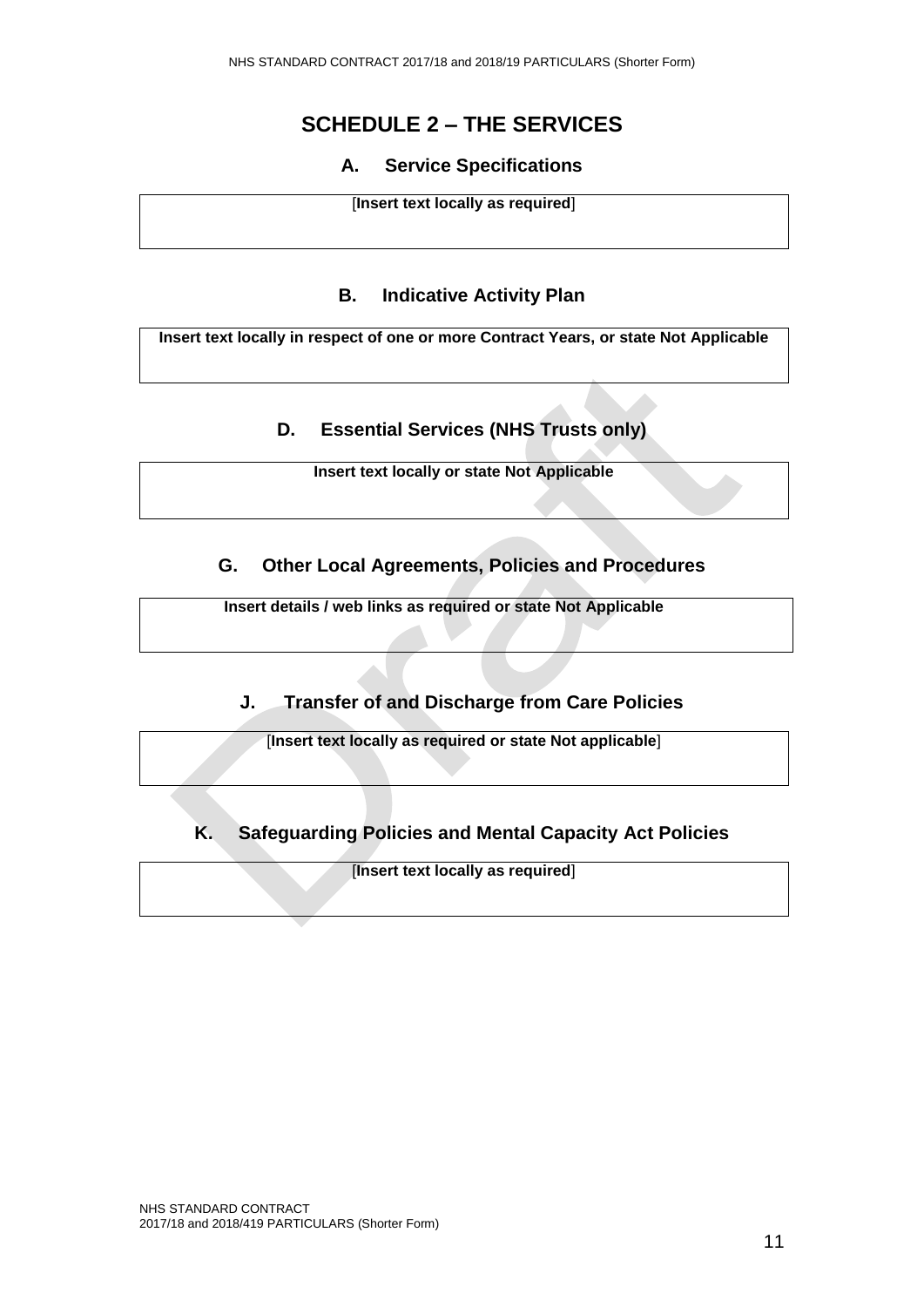### **SCHEDULE 3 – PAYMENT**

#### **A. Local Prices**

**Insert template in respect of any departure from an applicable national currency; insert text and/or attach spreadsheets or documents locally** 

#### **B. Local Variations**

*For each Local Variation which has been agreed for this Contract, copy or attach the completed publication template required by NHS Improvement (available at: [https://www.gov.uk/guidance/nhs-providers-and-commissioners-submit-locally-determined](https://www.gov.uk/guidance/nhs-providers-and-commissioners-submit-locally-determined-prices-to-monitor)[prices-to-monitor\)](https://www.gov.uk/guidance/nhs-providers-and-commissioners-submit-locally-determined-prices-to-monitor) – or state Not Applicable. Additional locally-agreed detail may be included as necessary by attaching further documents or spreadsheets.*

**Insert template; insert any additional text and/or attach spreadsheets or documents locally – or state Not Applicable**

#### **C. Local Modifications**

*For each Local Modification Agreement (as defined in the National Tariff) which applies to this Contract, copy or attach the completed submission template required by NHS Improvement (available at:*

*[https://www.gov.uk/guidance/nhs-providers-and-commissioners-submit-locally-determined](https://www.gov.uk/guidance/nhs-providers-and-commissioners-submit-locally-determined-prices-to-monitor)[prices-to-monitor\)](https://www.gov.uk/guidance/nhs-providers-and-commissioners-submit-locally-determined-prices-to-monitor). For each Local Modification application granted by NHS Improvement, copy or attach the decision notice published by NHS Improvement. Additional locally-agreed detail may be included as necessary by attaching further documents or spreadsheets*.

**Insert template; insert any additional text and/or attach spreadsheets or documents locally – or state Not Applicable**

#### **F. Expected Annual Contract Values**

**Insert text locally (for one or more Contract Years) or state Not Applicable**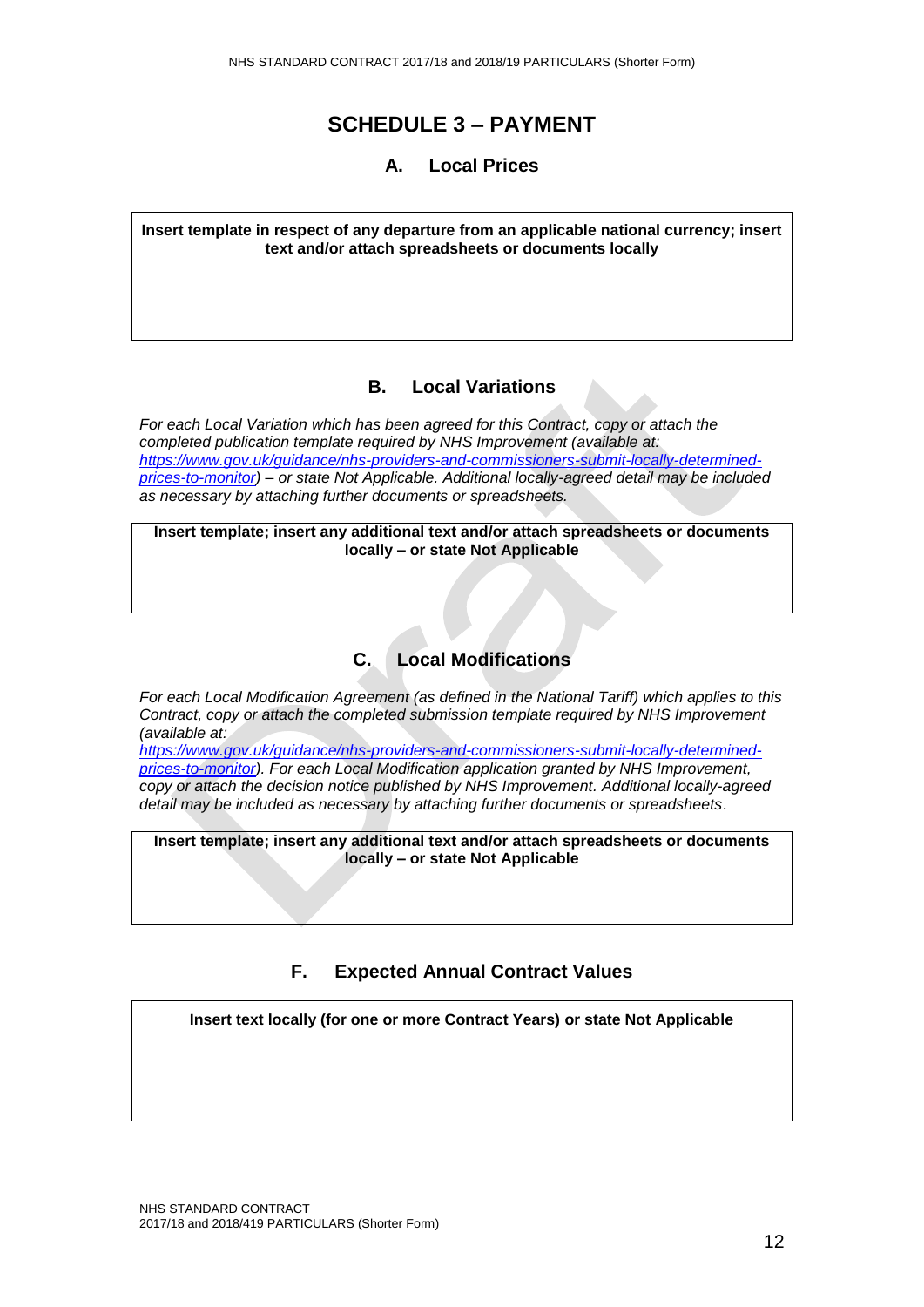# **SCHEDULE 4 – QUALITY REQUIREMENTS**

# **A. Operational Standards and National Quality Requirements**

| Ref     | Operational<br><b>Standards/National</b><br><b>Quality Requirements</b>                                                                                                                                             | <b>Threshold</b>                                                                                                                                                             | <b>Method of</b><br><b>Measurement</b>                                                                                                                                                                                                                                                                                   | <b>Consequence of breach</b>                                                                                                                                                                                      | Timing of<br>application of<br>consequence | Applicable<br><b>Service</b><br>Category |
|---------|---------------------------------------------------------------------------------------------------------------------------------------------------------------------------------------------------------------------|------------------------------------------------------------------------------------------------------------------------------------------------------------------------------|--------------------------------------------------------------------------------------------------------------------------------------------------------------------------------------------------------------------------------------------------------------------------------------------------------------------------|-------------------------------------------------------------------------------------------------------------------------------------------------------------------------------------------------------------------|--------------------------------------------|------------------------------------------|
| E.B.4   | <b>Percentage of Service</b><br>Users waiting 6 weeks or<br>more from Referral for a<br>diagnostic test*                                                                                                            | <b>Operating standard</b><br>of no more than 1%                                                                                                                              | <b>Review of Service</b><br><b>Where the number of Service</b><br>Users waiting for 6 weeks or<br><b>Quality</b><br>more at the end of the month<br>Performance<br><b>Reports</b><br>exceeds the tolerance<br>permitted by the threshold,<br>£200 in respect of each such<br><b>Service User above that</b><br>threshold |                                                                                                                                                                                                                   | <b>Monthly</b>                             | $\mathsf{CS}\phantom{0}$<br>D            |
| E.B.S.3 | Care Programme Approach<br>(CPA): The percentage of<br>Service Users under adult<br>mental illness specialties<br>on CPA who were followed<br>up within 7 days of<br>discharge from psychiatric<br>in-patient care* | Operating standard<br>of 95%                                                                                                                                                 | <b>Review of Service</b><br><b>Quality Performance</b><br>Reports                                                                                                                                                                                                                                                        | Where the number of Service<br>Users in the Quarter not<br>followed up within 7 days<br>exceeds the tolerance permitted<br>by the threshold, £200 in<br>respect of each such Service<br>User above that threshold | Quarterly                                  | MH                                       |
|         | Duty of candour                                                                                                                                                                                                     | Each failure to notify<br>the Relevant Person<br>of a suspected or<br>actual Notifiable<br>Safety Incident in<br>accordance with<br>Regulation 20 of the<br>2014 Regulations | <b>Review of Service</b><br><b>Quality Performance</b><br>Reports                                                                                                                                                                                                                                                        | Recovery of the cost of the<br>episode of care, or £10,000 if<br>the cost of the episode of care is<br>unknown or indeterminate                                                                                   | Monthly                                    | All                                      |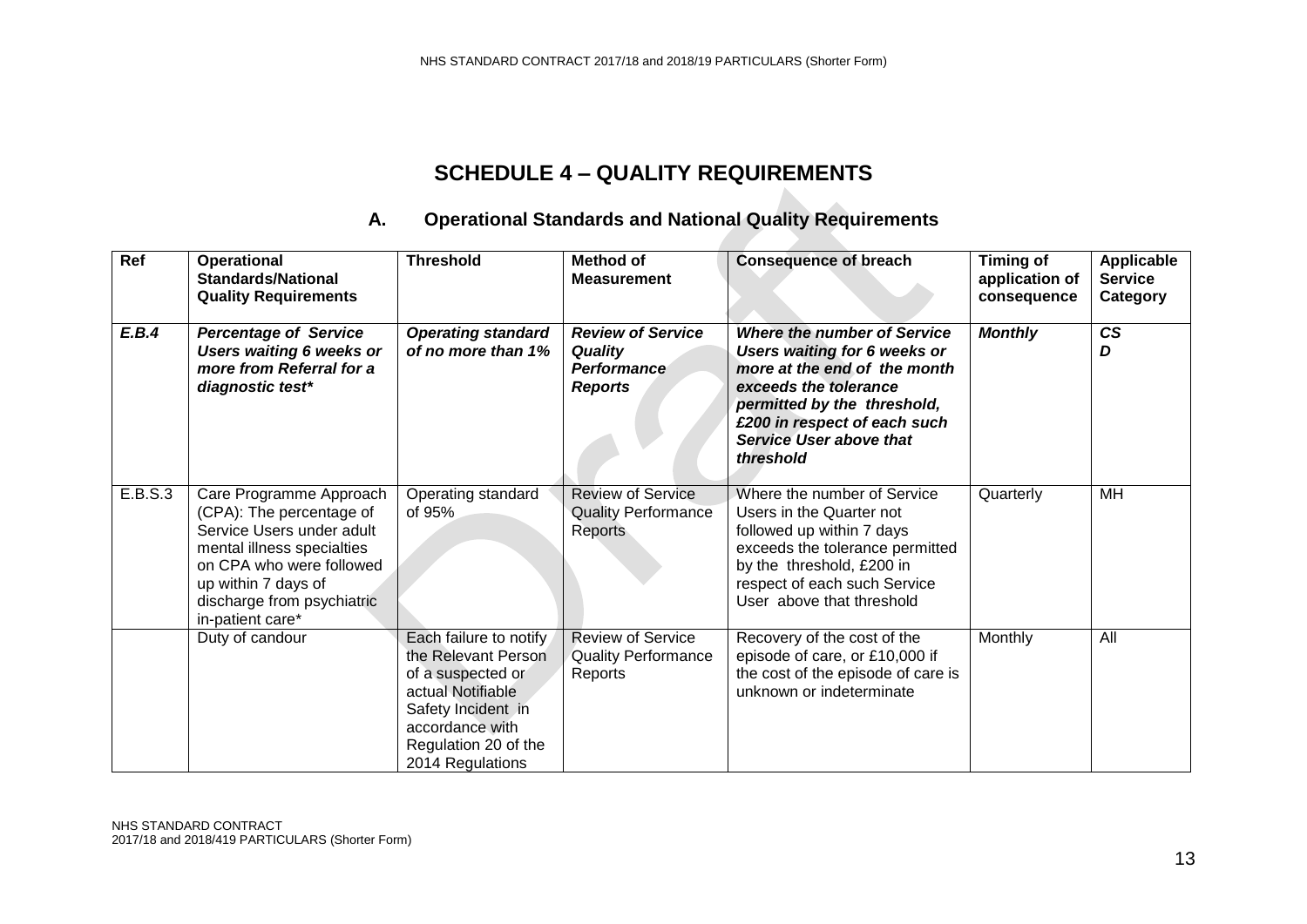| <b>Ref</b> | <b>Operational</b><br><b>Standards/National</b><br><b>Quality Requirements</b>                                                                                                                                                                                                                                                                                                                                         | <b>Threshold</b>                                                                                                                                                                                                                                                          | <b>Method of</b><br><b>Measurement</b>                            | <b>Consequence of breach</b>                                                                                                                                         | Timing of<br>application of<br>consequence | Applicable<br><b>Service</b><br>Category |
|------------|------------------------------------------------------------------------------------------------------------------------------------------------------------------------------------------------------------------------------------------------------------------------------------------------------------------------------------------------------------------------------------------------------------------------|---------------------------------------------------------------------------------------------------------------------------------------------------------------------------------------------------------------------------------------------------------------------------|-------------------------------------------------------------------|----------------------------------------------------------------------------------------------------------------------------------------------------------------------|--------------------------------------------|------------------------------------------|
|            | Where the number of breaches<br>Completion of a valid NHS<br>99%<br><b>Review of Service</b><br>Number field in mental<br><b>Quality Performance</b><br>in the month exceeds the<br>health commissioning data<br>tolerance permitted by the<br>Reports<br>sets submitted via SUS, as<br>threshold, £10 in respect of each<br>defined in Contract<br>excess breach above that<br>threshold<br><b>Technical Guidance</b> |                                                                                                                                                                                                                                                                           | Monthly                                                           | MH                                                                                                                                                                   |                                            |                                          |
|            | <b>Completion of Mental</b><br>Health Minimum Data Set<br>ethnicity coding for all<br>detained and informal<br>Service Users, as defined<br>in Contract Technical<br>Guidance                                                                                                                                                                                                                                          | Where the number of breaches<br>Operating standard<br><b>Review of Service</b><br>of 90%<br>in the month exceeds the<br><b>Quality Performance</b><br>tolerance permitted by the<br>Reports<br>threshold, £10 in respect of each<br>excess breach above that<br>threshold |                                                                   | Monthly                                                                                                                                                              | MH                                         |                                          |
|            | Completion of IAPT<br>Minimum Data Set outcome<br>data for all appropriate<br>Service Users, as defined<br>in Contract Technical<br>Guidance                                                                                                                                                                                                                                                                           | Operating standard<br>of 90%                                                                                                                                                                                                                                              | <b>Review of Service</b><br><b>Quality Performance</b><br>Reports | Where the number of breaches<br>in the month exceeds the<br>tolerance permitted by the<br>threshold, £10 in respect of each<br>excess breach above that<br>threshold | Monthly                                    | MH                                       |
| E.H.4      | Early Intervention in<br>Psychosis programmes: the<br>percentage of Service<br>Users experiencing a first<br>episode of psychosis who<br>commenced a NICE-<br>concordant package of care<br>within two weeks of referral                                                                                                                                                                                               | For the period 1 April<br>2017 to 31 March<br>2018, operating<br>standard of 50%.<br>From 1 April 2018,<br>operating standard of<br>53%                                                                                                                                   | <b>Review of Service</b><br><b>Quality Performance</b><br>Reports | <b>Issue of Contract Performance</b><br>Notice and subsequent process<br>in accordance with GC9                                                                      | Quarterly                                  | MH                                       |
| E.H.1      | Improving Access to<br><b>Psychological Therapies</b>                                                                                                                                                                                                                                                                                                                                                                  | Operating standard<br>of 75%                                                                                                                                                                                                                                              | <b>Review of Service</b><br><b>Quality Performance</b>            | <b>Issue of Contract Performance</b><br>Notice and subsequent process                                                                                                | Quarterly                                  | MH                                       |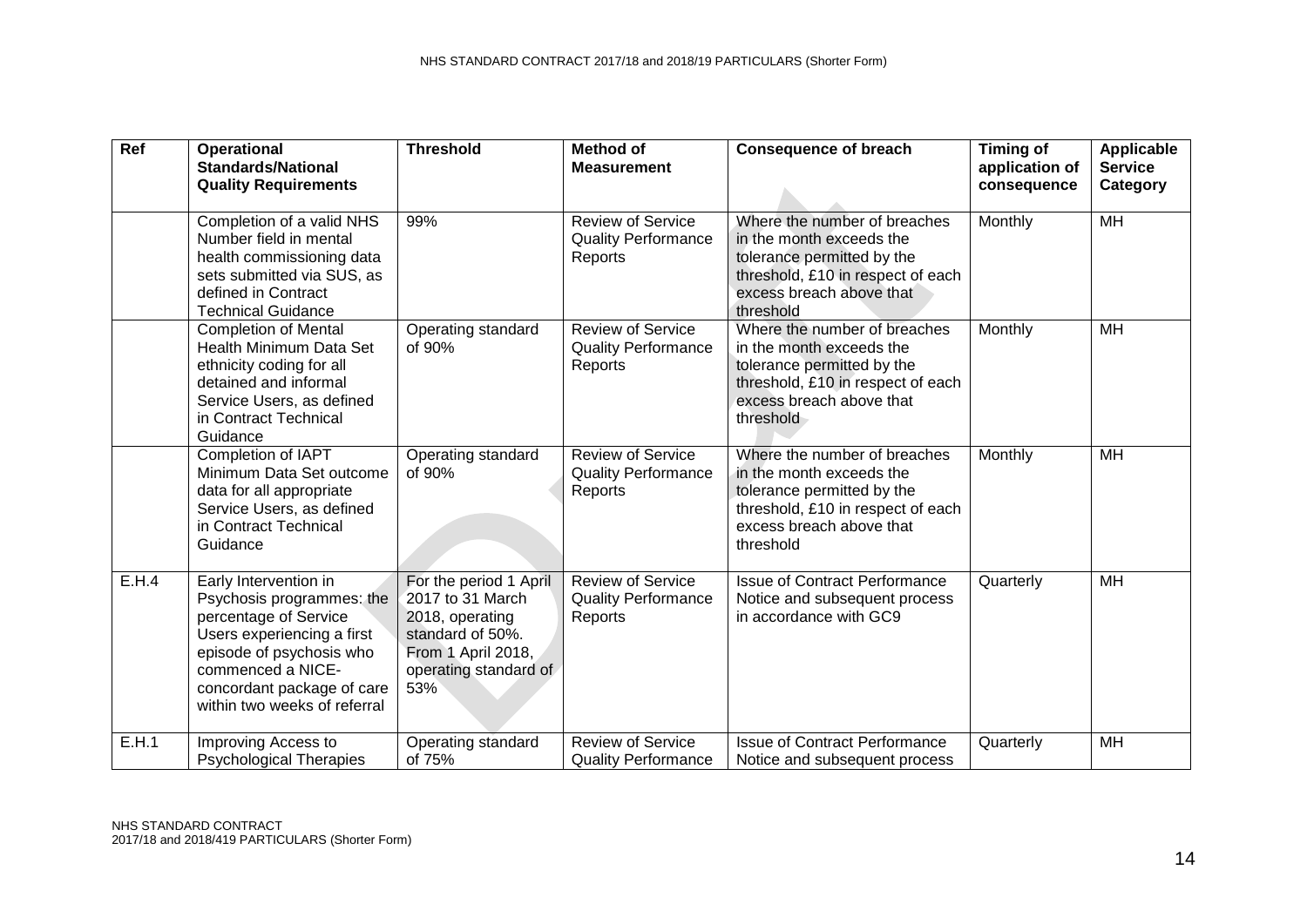| Ref   | <b>Operational</b><br><b>Standards/National</b><br><b>Quality Requirements</b>                                                                                                                    | <b>Threshold</b>             | Method of<br><b>Measurement</b>                                   | <b>Consequence of breach</b>                                                                    | <b>Timing of</b><br>application of<br>consequence | Applicable<br><b>Service</b><br>Category |
|-------|---------------------------------------------------------------------------------------------------------------------------------------------------------------------------------------------------|------------------------------|-------------------------------------------------------------------|-------------------------------------------------------------------------------------------------|---------------------------------------------------|------------------------------------------|
|       | (IAPT) programmes: the<br>percentage of Service<br>Users referred to an IAPT<br>programme who are treated<br>within six weeks of referral                                                         |                              | Reports                                                           | in accordance with GC9                                                                          |                                                   |                                          |
| E.H.2 | Improving Access to<br><b>Psychological Therapies</b><br>(IAPT) programmes: the<br>percentage of Service<br>Users referred to an IAPT<br>programme who are treated<br>within 18 weeks of referral | Operating standard<br>of 95% | <b>Review of Service</b><br><b>Quality Performance</b><br>Reports | <b>Issue of Contract Performance</b><br>Notice and subsequent process<br>in accordance with GC9 | Quarterly                                         | МH                                       |

In respect of the Operational Standard shown in *bold italics* the provisions of SC36.27A apply.

**\***(as further described in *Technical Guidance for Commissioners,* available at [https://www.england.nhs.uk/ourwork/futurenhs/deliver-forward-view/\)](https://www.england.nhs.uk/ourwork/futurenhs/deliver-forward-view/)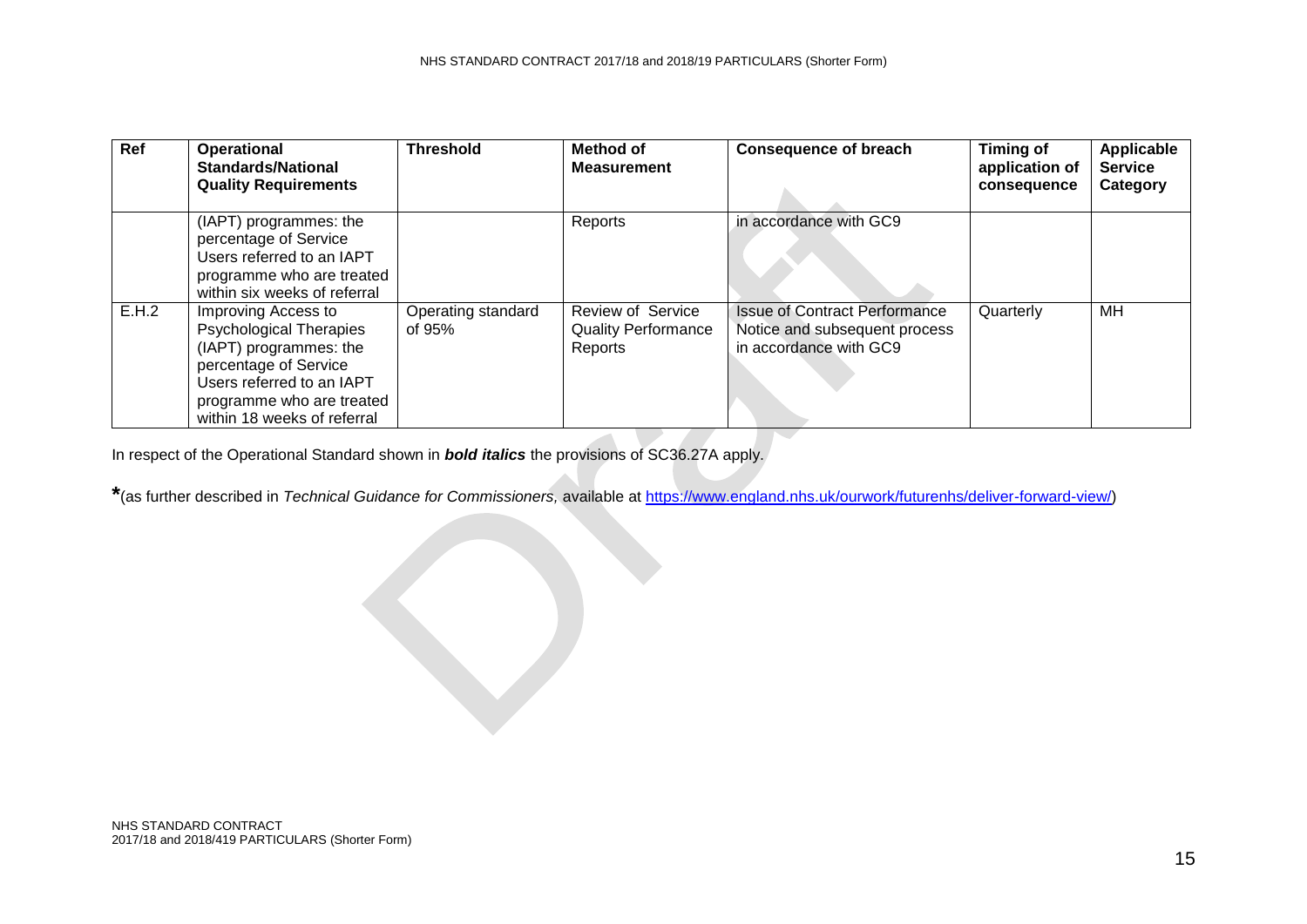# **SCHEDULE 4 – QUALITY REQUIREMENTS**

# **C. Local Quality Requirements**

 $\mathcal{L}(\mathcal{L})$ 

| <b>Quality Requirement</b>                                    | <b>Threshold</b> | <b>Method of Measurement</b> | <b>Consequence of</b><br>breach | Timing of<br>application of<br>consequence | Applicable<br><b>Service</b><br><b>Specification</b> |
|---------------------------------------------------------------|------------------|------------------------------|---------------------------------|--------------------------------------------|------------------------------------------------------|
| Insert text and/or attach spreadsheet<br>or documents locally |                  |                              |                                 |                                            |                                                      |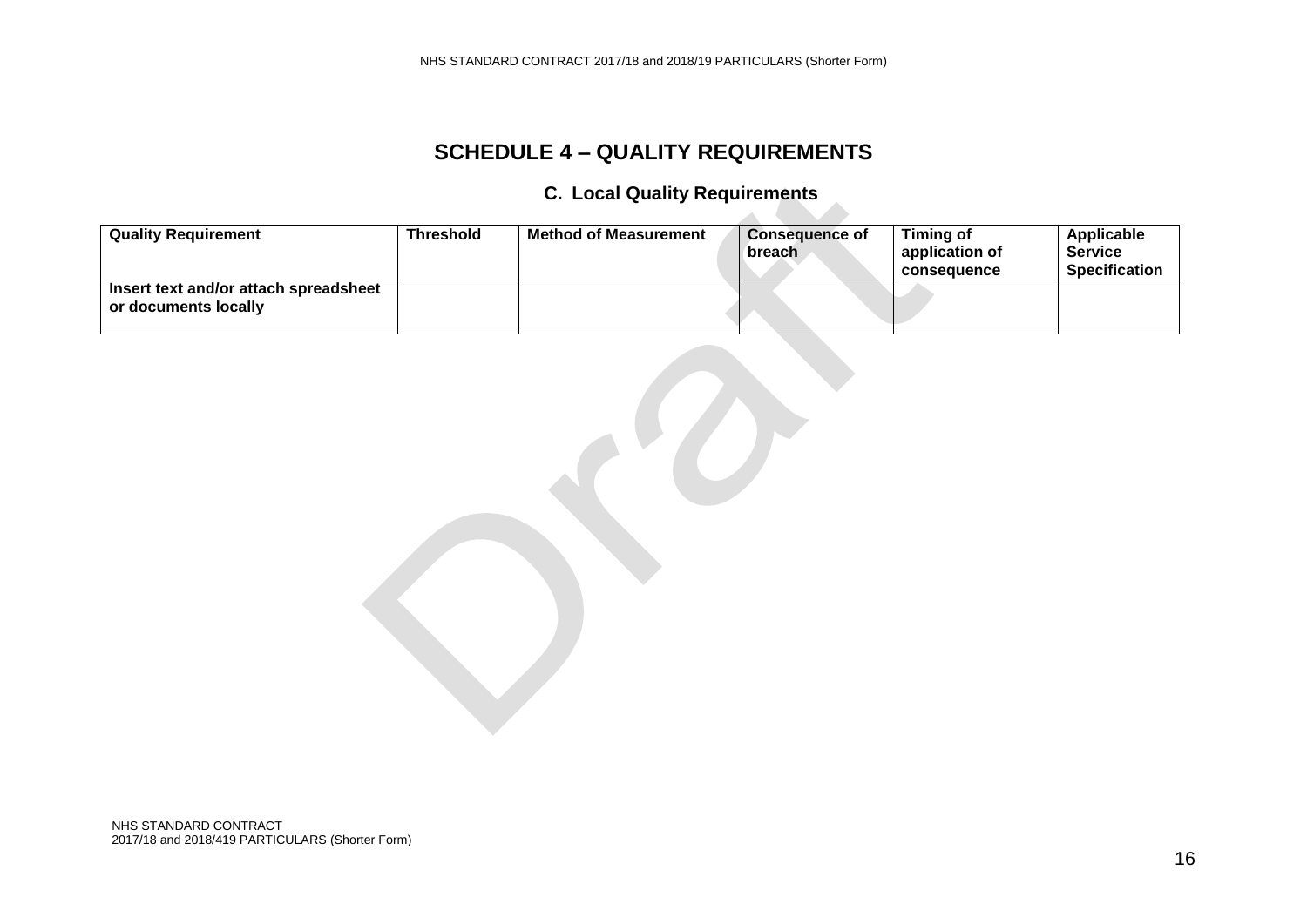# **SCHEDULE 4 – QUALITY REQUIREMENTS**

#### **D. Commissioning for Quality and Innovation (CQUIN)**

<span id="page-16-0"></span>**CQUIN Table 1: CQUIN Indicators**

**Insert completed CQUIN template spreadsheet(s) in respect of one or more Contract Years or state Not Applicable**

#### **CQUIN Table 2: CQUIN Disapplications**

**Insert completed template (available via CQUIN Guidance) and insert any additional text and/or attach spreadsheets or documents locally in respect of one or more Contract Years - or state Not Applicable**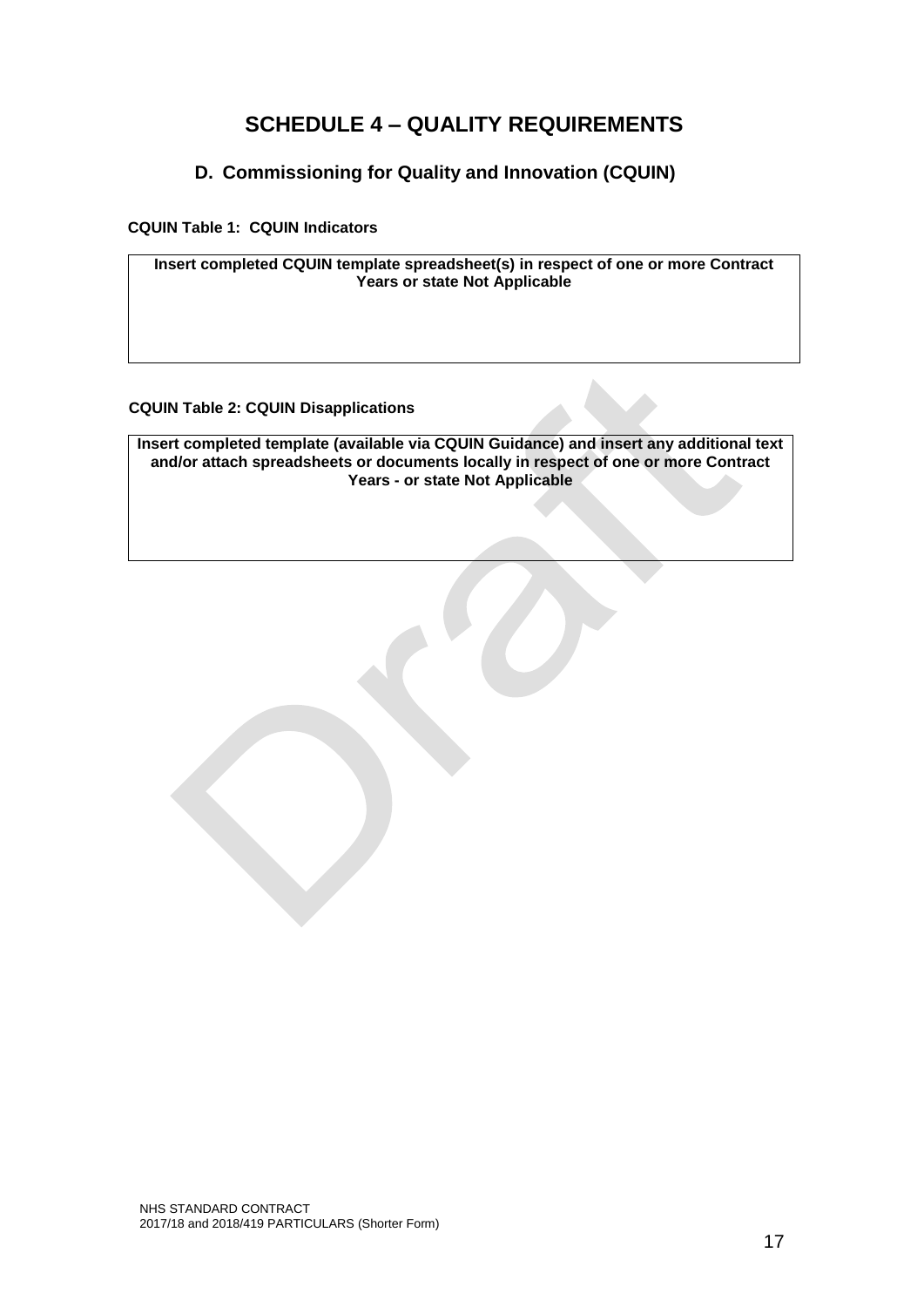# **SCHEDULE 6 – CONTRACT MANAGEMENT, REPORTING AND INFORMATION REQUIREMENTS**

# **A. Reporting Requirements**

|    | A. Reporting Requirements                                                                                                                                                                                                                                                                                                                                                                             |                                                   |                                    |                                                    |  |
|----|-------------------------------------------------------------------------------------------------------------------------------------------------------------------------------------------------------------------------------------------------------------------------------------------------------------------------------------------------------------------------------------------------------|---------------------------------------------------|------------------------------------|----------------------------------------------------|--|
|    |                                                                                                                                                                                                                                                                                                                                                                                                       | <b>Reporting Period</b>                           | <b>Format of Report</b>            | <b>Timing and Method for</b><br>delivery of Report |  |
|    | <b>National Requirements Reported Centrally</b><br>As specified in the list of omnibus, secure electronic file transfer<br>data collections and BAAS schedule of approved collections<br>published on the NHS Digital website to be found at<br>http://digital.nhs.uk/article/5073/Central-Register-of-Collections<br>where mandated for and as applicable to the Provider and the<br><b>Services</b> | As set out in relevant Guidance                   | As set out in relevant<br>Guidance | As set out in relevant<br>Guidance                 |  |
|    | <b>National Requirements Reported Locally</b>                                                                                                                                                                                                                                                                                                                                                         |                                                   |                                    |                                                    |  |
| 1. | Activity and Finance Report (note that, if appropriately<br>designed, this report may also serve as the reconciliation<br>account to be sent by the Provider under SC36.12)                                                                                                                                                                                                                           | [For local agreement, not less<br>than quarterly] | [For local agreement]              | [For local agreement]                              |  |
| 2. | Service Quality Performance Report, detailing performance<br>against Operational Standards, National Quality<br>Requirements, Local Quality Requirements, Never Events and<br>the duty of candour                                                                                                                                                                                                     | [For local agreement, not less<br>than quarterly] | [For local agreement]              | [For local agreement]                              |  |
| 3. | CQUIN Performance Report and details of progress towards<br>satisfying any Quality Incentive Scheme Indicators, including<br>details of all Quality Incentive Scheme Indicators satisfied or<br>not satisfied                                                                                                                                                                                         | [For local agreement]                             | [For local agreement]              | [For local agreement]                              |  |
| 4. | Complaints monitoring report, setting out numbers of<br>complaints received and including analysis of key themes in<br>content of complaints                                                                                                                                                                                                                                                          | [For local agreement, not less<br>than annually]  | [For local agreement]              | [For local agreement]                              |  |
| 5. | Summary report of all incidents requiring reporting                                                                                                                                                                                                                                                                                                                                                   | [For local agreement, not less<br>than annually]  | [For local agreement]              | [For local agreement]                              |  |
|    | <b>Local Requirements Reported Locally</b>                                                                                                                                                                                                                                                                                                                                                            |                                                   |                                    |                                                    |  |
|    | Insert as agreed locally*                                                                                                                                                                                                                                                                                                                                                                             |                                                   |                                    |                                                    |  |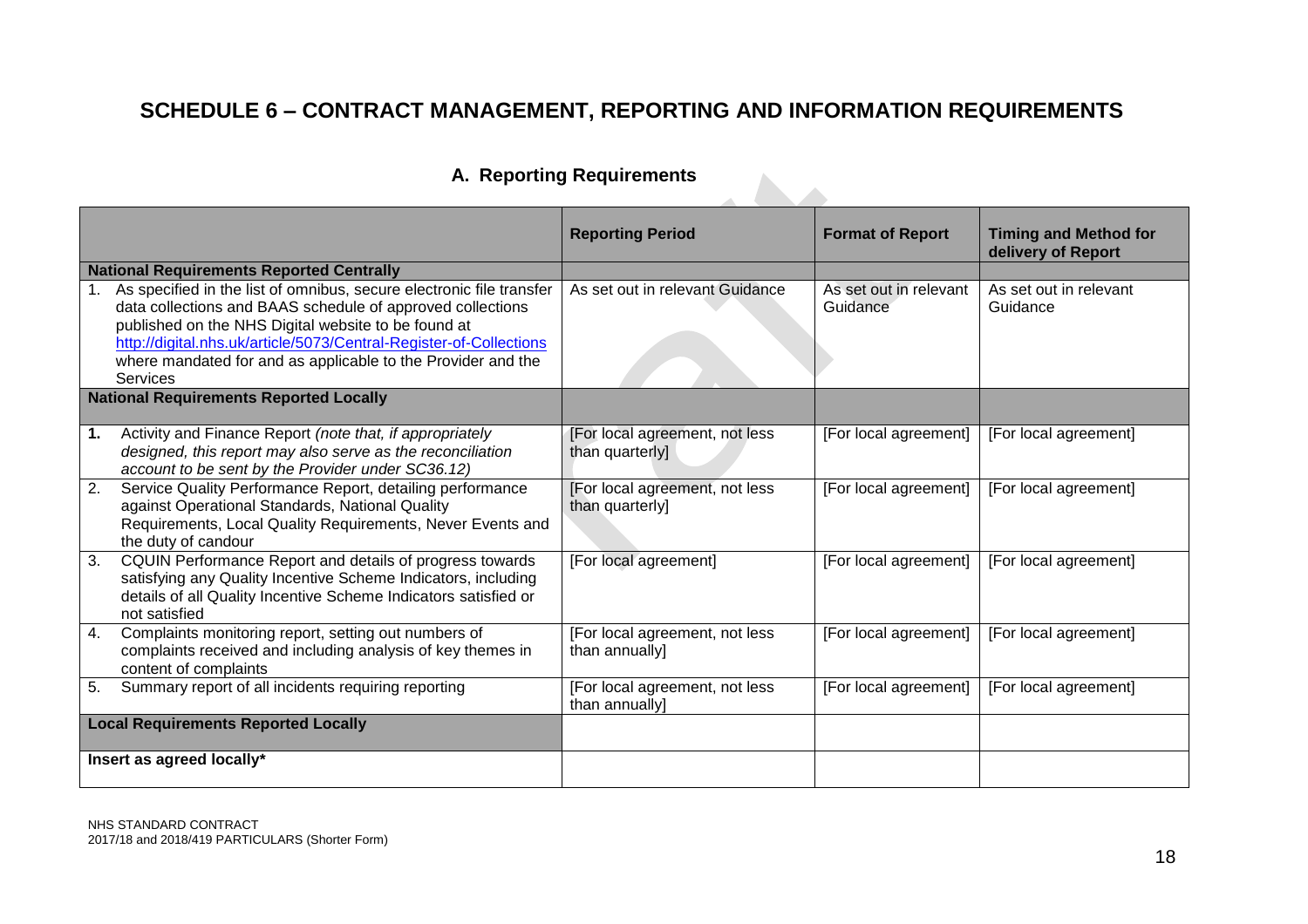\* In completing this section, the Parties should, where applicable, consider the change requirements for local commissioning patient-level data flows which will need to be implemented when the new national Data Services for Commissioners technical solution becomes operational. These change requirements will be published within the *Data Services for Commissioners Resources* webpage: <https://www.england.nhs.uk/ourwork/tsd/data-services/>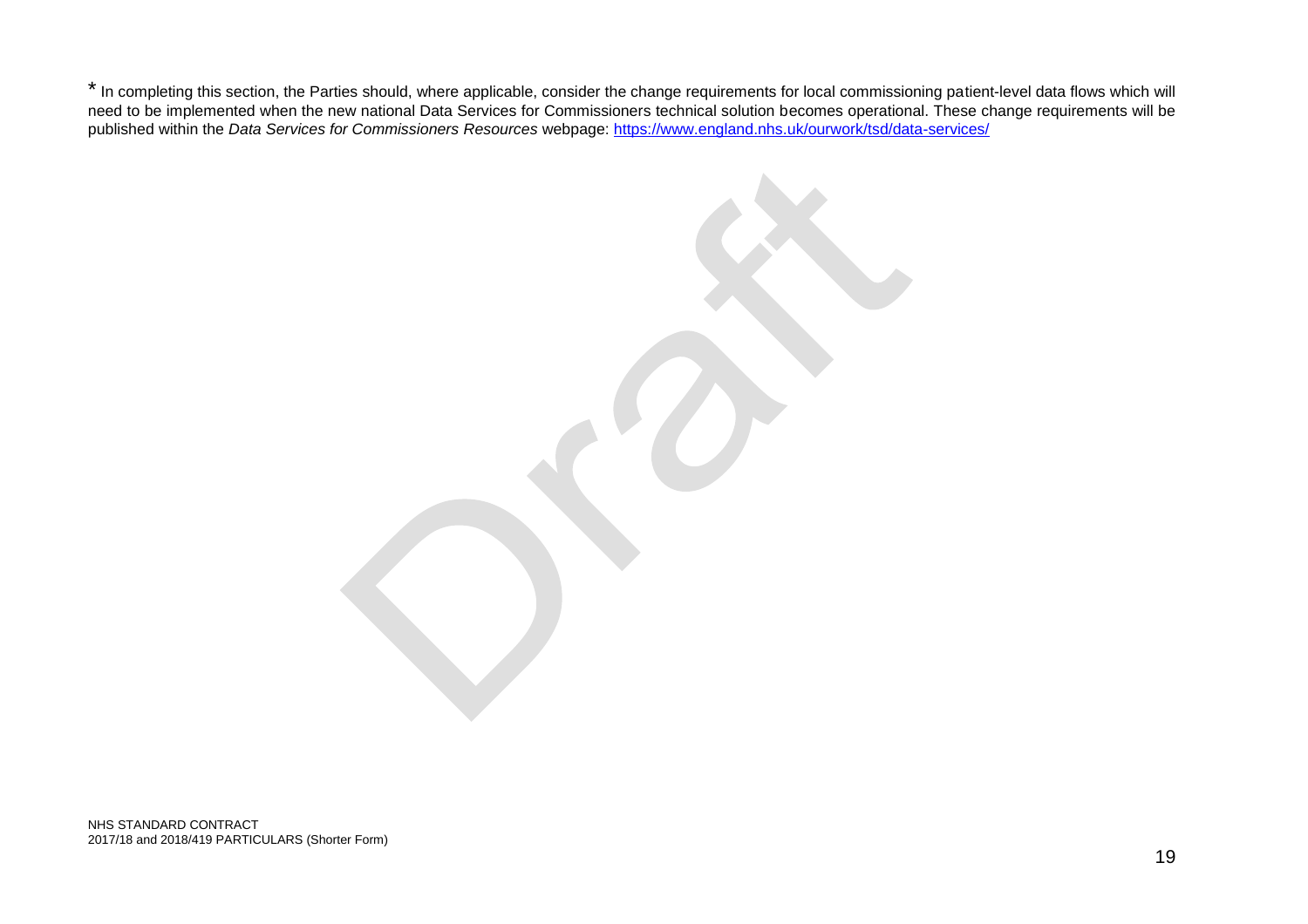# **SCHEDULE 6 – CONTRACT MANAGEMENT, REPORTING AND INFORMATION REQUIREMENTS**

#### **C. Incidents Requiring Reporting Procedure**

**Procedure(s) for reporting, investigating, and implementing and sharing Lessons Learned from: (1) Serious Incidents (2) Notifiable Safety Incidents (3) Other Patient Safety Incidents**

**Insert text locally**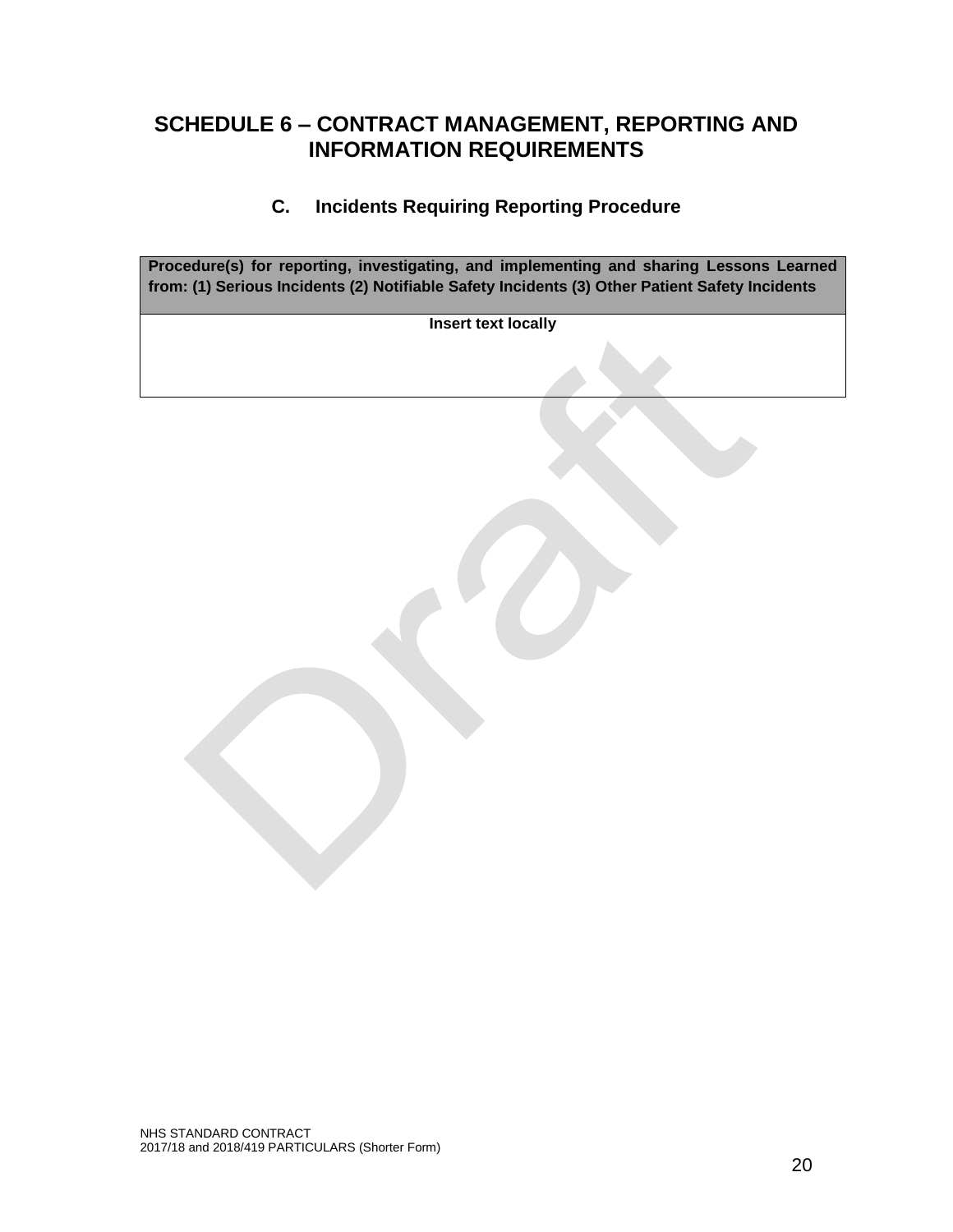# **SCHEDULE 7 – PENSIONS**

**Insert text locally (template drafting available via [http://www.england.nhs.uk/nhs-standard](http://www.england.nhs.uk/nhs-standard-contract/)[contract/\)](http://www.england.nhs.uk/nhs-standard-contract/) or state Not Applicable**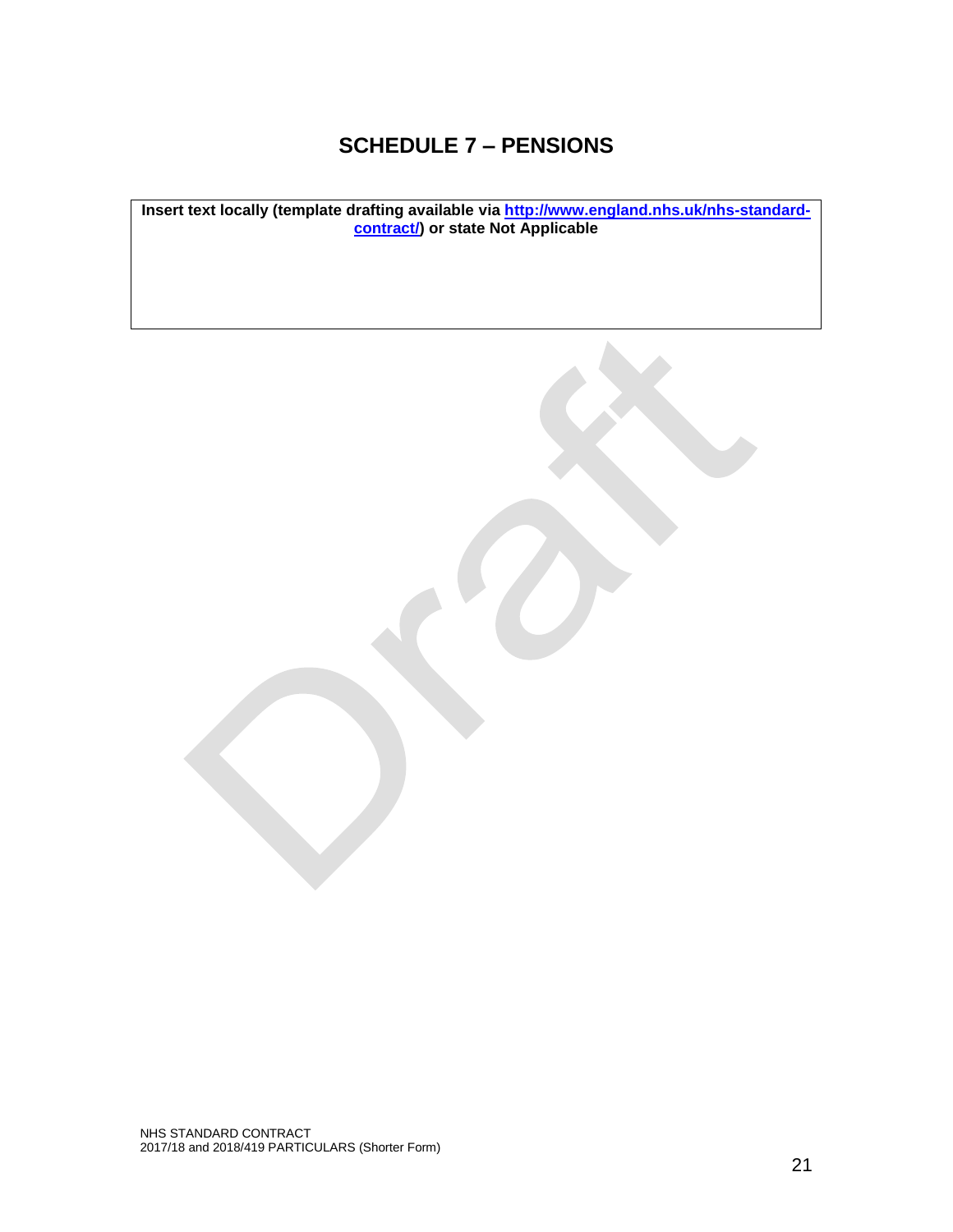# **SCHEDULE 8 – TUPE\***

- 1. The Provider must comply and must ensure that any Sub-Contractor will comply with their respective obligations under TUPE and COSOP in relation to any persons who transfer to the employment of the Provider or that Sub-Contractor by operation of TUPE and/or COSOP as a result of this Contract or any Sub-Contract, and that the Provider or the relevant Sub-Contractor (as appropriate) will ensure a smooth transfer of those persons to its employment. The Provider must indemnify and keep indemnified the Commissioners and any previous provider of services equivalent to the Services or any of them before the Service Commencement Date against any Losses in respect of:
	- 1.1 any failure by the Provider and/or any Sub-Contractor to comply with its obligations under TUPE and/or COSOP in connection with any relevant transfer under TUPE and/or COSOP;
	- 1.2 any claim by any person that any proposed or actual substantial change by the Provider and/or any Sub-Contractor to that person's working conditions or any proposed measures on the part of the Provider and/or any Sub-Contractor are to that person's detriment, whether that claim arises before or after the date of any relevant transfer under TUPE and/or COSOP to the Provider and/or Sub-Contractor; and/or
	- 1.3 any claim by any person in relation to any breach of contract arising from any proposed measures on the part of the Provider and/or any Sub-Contractor, whether that claim arises before or after the date of any relevant transfer under TUPE and/or COSOP to the Provider and/or Sub-Contractor.
- 2. If the Co-ordinating Commissioner notifies the Provider that any Commissioner intends to tender or retender any Services, the Provider must within 20 Operational Days following written request (unless otherwise agreed in writing) provide the Co-ordinating Commissioner with anonymised details (as set out in Regulation 11(2) of TUPE) of Staff engaged in the provision of the relevant Services who may be subject to TUPE. The Provider must indemnify and keep indemnified the relevant Commissioner and, at the Co-ordinating Commissioner's request, any new provider who provides any services equivalent to the Services or any of them after expiry or termination of this Contract or termination of a Service, against any Losses in respect any inaccuracy in or omission from the information provided under this Schedule.
- 3. During the 3 months immediately preceding the expiry of this Contract or at any time following a notice of termination of this Contract or of any Service being given, the Provider must not and must procure that its Sub-Contractors do not, without the prior written consent of the Co-ordinating Commissioner (that consent not to be unreasonably withheld or delayed), in relation to any persons engaged in the provision of the Services or the relevant Service:
	- 3.1 terminate or give notice to terminate the employment of any person engaged in the provision of the Services or the relevant Service (other than for gross misconduct);
	- 3.2 increase or reduce the total number of people employed or engaged in the provision of the Services or the relevant Service by the Provider and any Sub-Contractor by more than 5% (except in the ordinary course of business);
	- 3.3 propose, make or promise to make any material change to the remuneration or other terms and conditions of employment of the individuals engaged in the provision of the Services or the relevant Service;